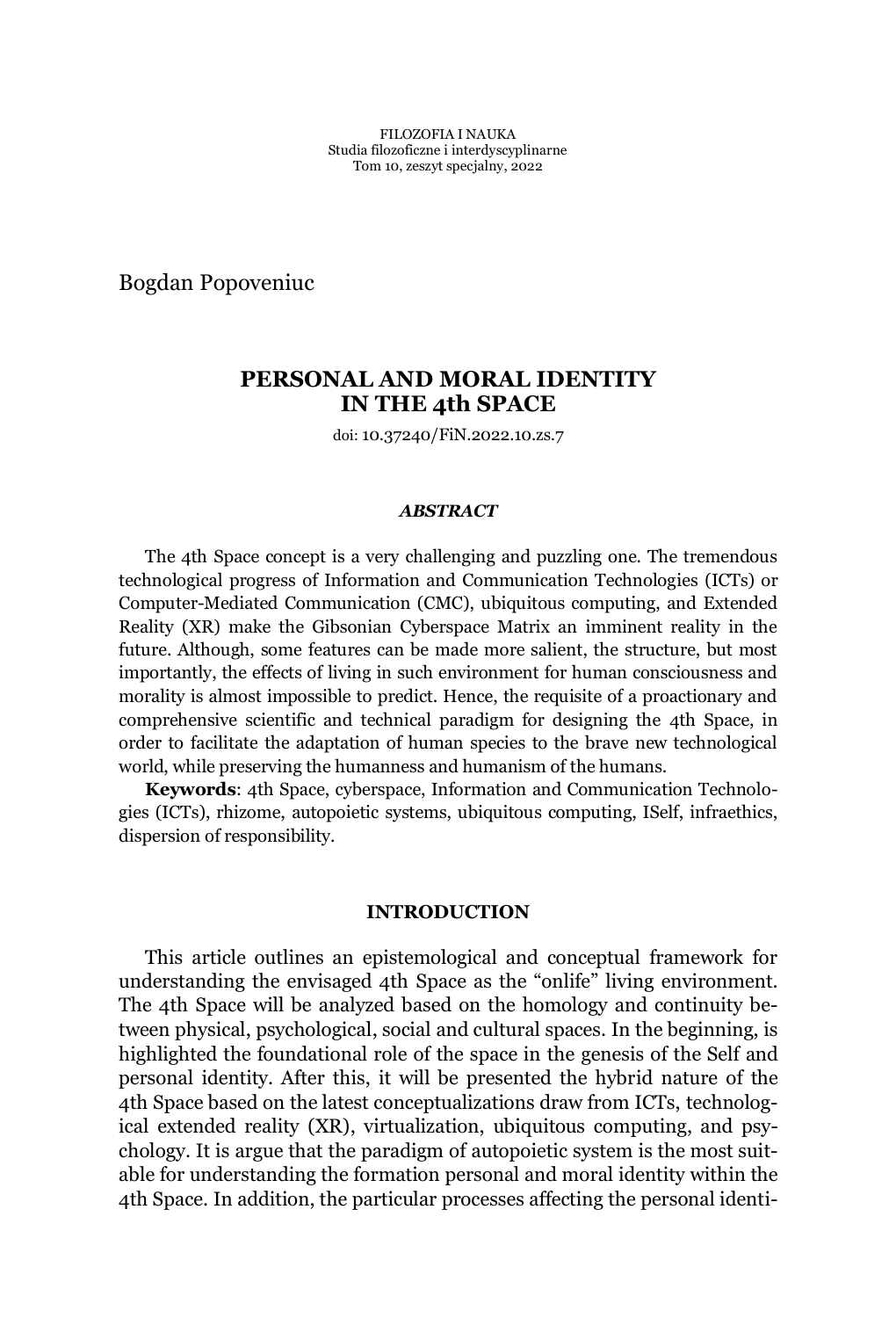ty within the 4th Space onlife environment are discussed in terms of the rhizomatic model of development and using phenomenological approach. In the proposed framework, are made salient the limitations of the current scientific paradigm in terms of its inability to ensure control and safeguard the humanness from the blind consequences of technological progress. In the end, will be discussed some epistemological, methodological and educational challenges and are proposed paths for future researches.

The notion of 4th Space is definitely a romantic one, in a double sense. Firstly, because it is an idea that "release[s] from, or transcendence[s] over, ignominious or uncomfortable circumstances" (Smith, 1996, p. 6). It elevates our imagination above our mundane condition of beings who adapt themselves to an external environment. It feeds the need of self-improvement and self-development of human soul, its poietic sense of the world, because the world ceased to be a given thing in itself, but it is how we experience and co-create it. It is a promise of enhancing our social world and fulfilling our innate need for relatedness. Secondly, because its conceptualization doesn't withstand yet the rigors of social sciences analysis. Its conceptualization is still about a prospective reality. And this, is not just a limitation, but both a sign and a warning. A sign that, in our increasingly technological environment dominated by scientific paradigm of understanding the world, we need the humanities to keep our humanness alive. A warning, but also an opportunity, for the modern science paradigm to become aware of the necessity to acquire the near future and the forthcoming states of the world as a legitimate object of study. Otherwise, it risks being each time one step behind the social and technological advancement and its knowledge to be always outdated. Most important, it risks to be unappropriated and even harmful to our self-understanding.

## **SPACE AS THE FOUNDATION FOR SUBJECTIVITY**

The physical space is the condition *sine qua non* for living in the world that precedes thinking: hence it is very opaque to analysis. The cognitive development and the psychological space are build based on concrete operations and movements in physical reality (Piaget, 1952). Even though psychological space (and time) are subjective conditions of knowledge and mental life, they must have "objective" value, i.e. they are valid for all individuals, because they were shaped in the environment-organism interaction that necessarily imprinted on us the features of objective reality. It would be impossible for the human species to survive if its subjective forms constantly and completely distorted the data of the objective world" (Joja, 1971, p. 190).

Space perceived as given reality for a consciousness is not an empirical concept or representation because it is already presupposed at the ground of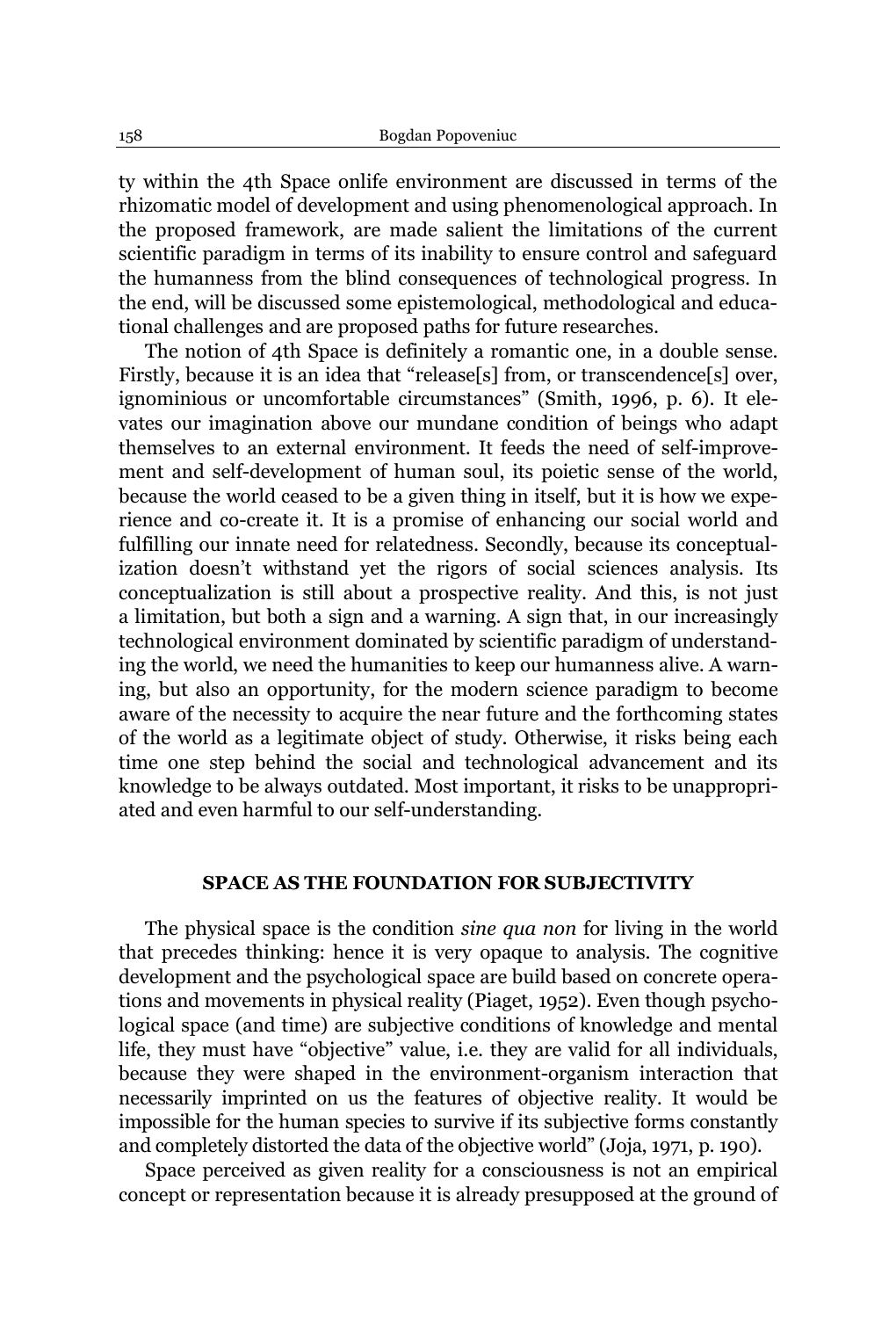things represented as being outside. It is a condition of possibility of all experience (*appearances*) given as outside reality and we cannot imagine there is no space (Kant, 1781). Although space, as a subjective condition of conscious sensibility, is a necessary representation at the ground of all experiences, its a *priori*-ness does not exclude a genesis and an unceasingly and unconsciously process of reinstating. The individual perceives and recognizes the world as a given environment and "materializes" it as stable or as given reality by manipulating objects and making movements in space. The sense of reality is given by the unconscious and continuous connection with the environment/objects.

At its origin, space is related with the human body. As John Eliot (1987) shows, the space as psychological reality is the result of a combination of visual perception, touch, and movements: sensory integration, perceptual awareness, bodily awareness and the coordination of physical movement, skillful performance of spatial tasks, conceptual experience that transcends the perceptual moment and provides direction to our behavior. The 4th Space concept deepens the psychological integration and upholds the defining role of psychological space for human life to the detriment of physical space. The 4th Space is a mental-virtual-physical space and from here the vital importance of and effect on psychological processes. The plasticity and dynamics of virtual space, that can be construct and change in unimaginable ways the context of communication and perception pose a great challenge for human psychic. Reality and its spatial aspect/dimension are our perceptual awareness of relationships surrounding us and our thinking about them are independent but related aspects of human cognition. Also, perception and cognition are largely independent, but still affect each other in systematic ways (Montemayor, Haladjian, 2017).

In this context, the question of the 4th Space announced itself from the beginning to be very intriguing. As it emerges both as environment and an extension of the psychological space (thoughts, memory, representations, knowledge and so forth) it will be dissimilar to the physical space of things, people and places, to which we are evolutionarily adapted. It is a space in continuous dynamics, updating its forms, a relational mobile space based on communication and virtual representations. Such characteristics will challenge the human evolutionary ability to orient and locate in "reality."

This is so, because the fundamental importance of space is not limited to the physical aspect of the human body. It is at the origin of human subjectivity, too. Primary and even deeper beneath of the self-consciousness (or transcendental ego) the subjectivity is based on the relation to the environment, perception and movements Kimura (2000). Any living being is formed by reactive modification of the inner world and consequently to unceasing modifications in the external world. Subjectivity as such is made possible by the permanent interconnection between the living organism and the envi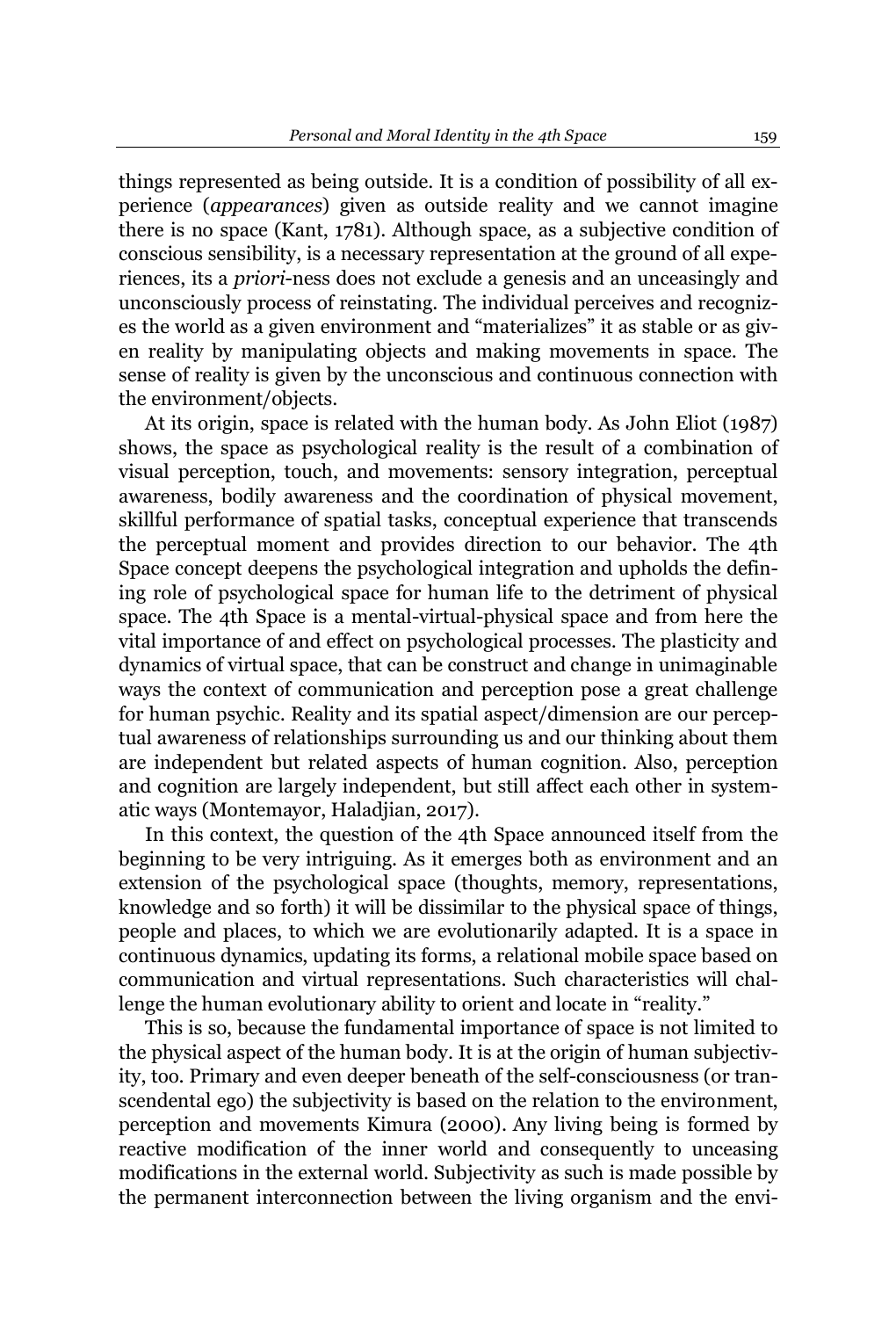ronment. This subjectivity, basically, "unrelated to consciousness, is what we call "self" (*jiko*), a principle of the connection which is established between the individual and the world and which is to be thought of as an extension of the physiological subject." (Kimura, 2000, p. 85, my translation) The conscious living presumes incessantly recognitions of the perceived objects as a given reality. But it also relates with them preconsciously, prior to recognizing them as real. This unconscious virtual perceptions of the things relentlessly emerges contingently in the conscience. The process is made possible by the pre-personal bodily self when they become individuated through actualization, adding the key input for realizing the sensation of actuality at any given moment of life. This phenomenological process is more fundamental and parallel with cognitive operation of consciousness and able to accommodate any type of space as being real, i.e. being experience as "given real space." It also opens up the possibility for different forms of transcendental conditions for the possibility of things. Likewise, it becomes more significant for the 4th Space reality where the relations between things are overpassed and lessened by the relations between persons, virtual persons, and artificial "persons" intelligences.

The seemingly familiar physical space is, in fact, very difficult to be described, as long as it is both reflected and constructed as psychological space. What people believe that they understand or experience by physical space is already a psychological construct, and usually is confounded with its abstract geometrical representation, i.e. a classical "category mistake" (Ryle, 1938). What we "thought" of being physical space is ontological and epistemological hybridization of human bio-physiology and physical reality. It is one of the multiple entities that form the psychological space. And the task of describing psychological space is almost impossible at this moment in spite of its apparent familiarity. We don't have a suitable language system able to represent and convey the complex interplay of mental and physical elements, we can only asses a very limited range of spatial phenomena with available measuring instruments or procedures of spatial behaviors and "we lack a construct which accounts for both our awareness of the relational distribution of things and our use of this awareness to solve problems" (Eliot, 1987, p. 6).

At the same time, it is certain that there is nothing in human experience that can remain purely abstract as there are ideal abstract concepts from Mathematics or Physics, for example. People can think the abstract, but they cannot live (in) it. Human thinking appeals to the concrete that is mostly based on representations and images. In addition, people cannot think and feel value-free or emotionless. Any experienced reality is appropriated by their lived experience. The living physical space becomes place ("own space"), due to its familiar psychological dimension, which implies orientations, repeated actions, organization of representations, utility and memory.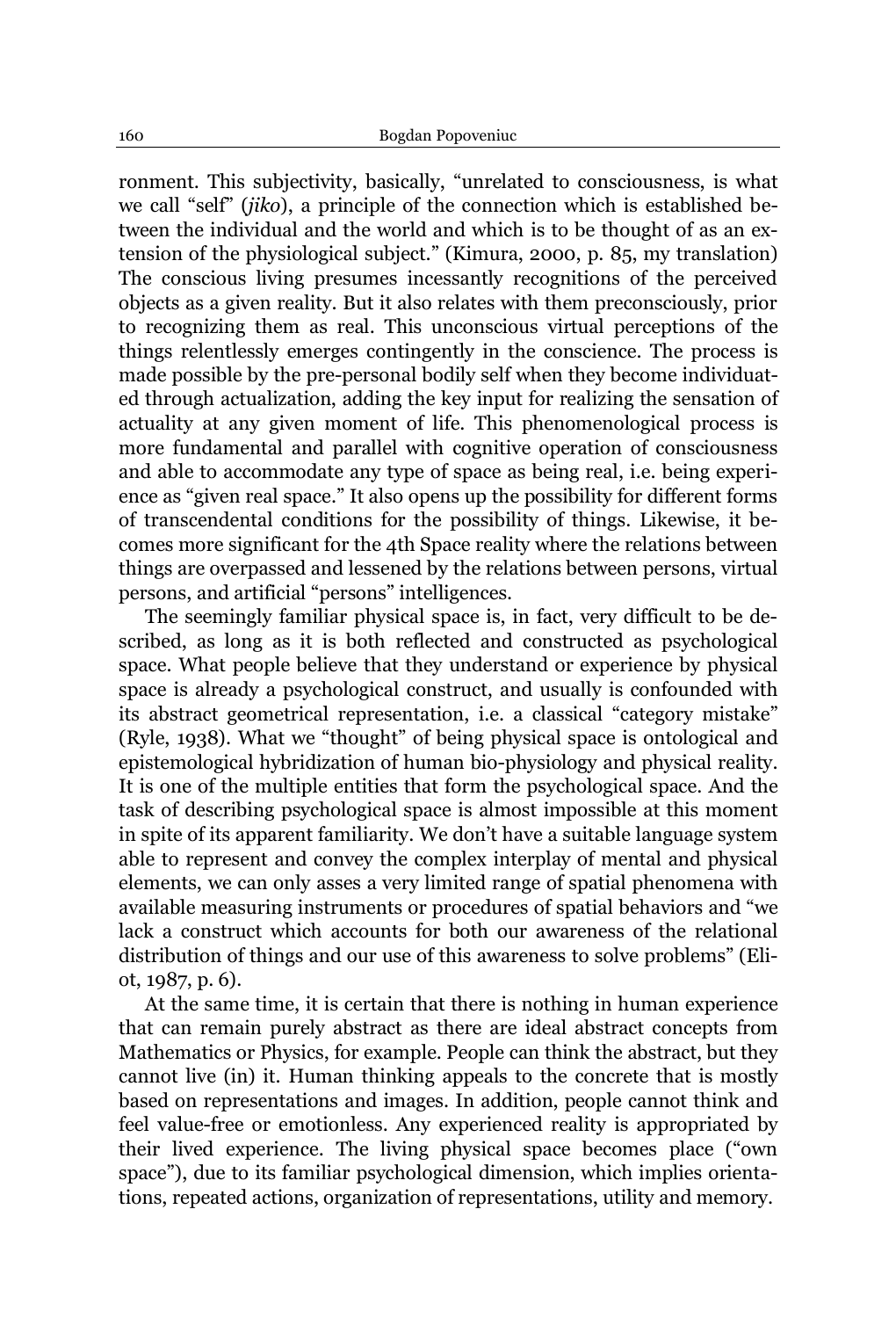"Physically, a place is a space which is invested with understandings of behavioural appropriateness, cultural expectations, and so forth. We are located in 'space,' but we act in 'place.' Furthermore, 'places' are spaces that are valued. The distinction is rather like that between a 'house' and a 'home;' a house might keep out the wind and the rain, but a home is where we live." (Harrison, Dourish, 1996, p. 69)

In order to understand the notions of space and place, the current mainstream paradigm of psychology should incorporate elements for phenomenological approach. Otherwise, it provides only an illusion or, at least, an insufficient knowledge of what is space for a human being, an essential element of Self formation.

## **THE 4th SPACE: SPACE OR PLACE?**

It has become clear now why the concept of the 4th Space seems so natural, but so hard to grasp. Its origins are to be found in the Ray Oldenburg's influential book *The Great Good Place* (1989), in the domain of communities building. This is the first trace in its conceptualization. The 4th Place (Space) is depicted as a heavenly communicational and relational place that fosters and grows human communication, relationships, works, facilitating access to and exchange of knowledge etc.

"The fourth place blurs the frontier, within the same space, of the first (home), second (work), and third place making the space, a place in itself. The function of the 4th Space is to foster networking, to promote mingling, and to favor collaboration, face-to-face interactions, and the exchange of tacit knowledge." (Morrison, 2019, p. 448)

This conception bestows space with human attributes and unavoidable changes it into more than a simple space, a place.

The distinction between space and place is a very interesting and complex one. Place is an anthropomorphic space. Unlike space, the place has meaning, history, implies knowledge, attitudes and feelings. We can speak about a sense of place, but not about a sense of space (Tuan, 1979, p. 421). The 4th Space, as computer-supported cooperative work (CSCW)

"is rooted in sets of mutually-held, and mutually available, cultural understandings about behaviour and action. In contrast to 'space,' we call this a sense of 'place.' Our principle is: 'Space is the opportunity; place is the understood reality'." (Harrison, Dourish, 1996, p. 67)

Hence, despite our endeavor to conceptualize and understand the 4th Space in itself, in real experience it will never exist separately from how it is felt.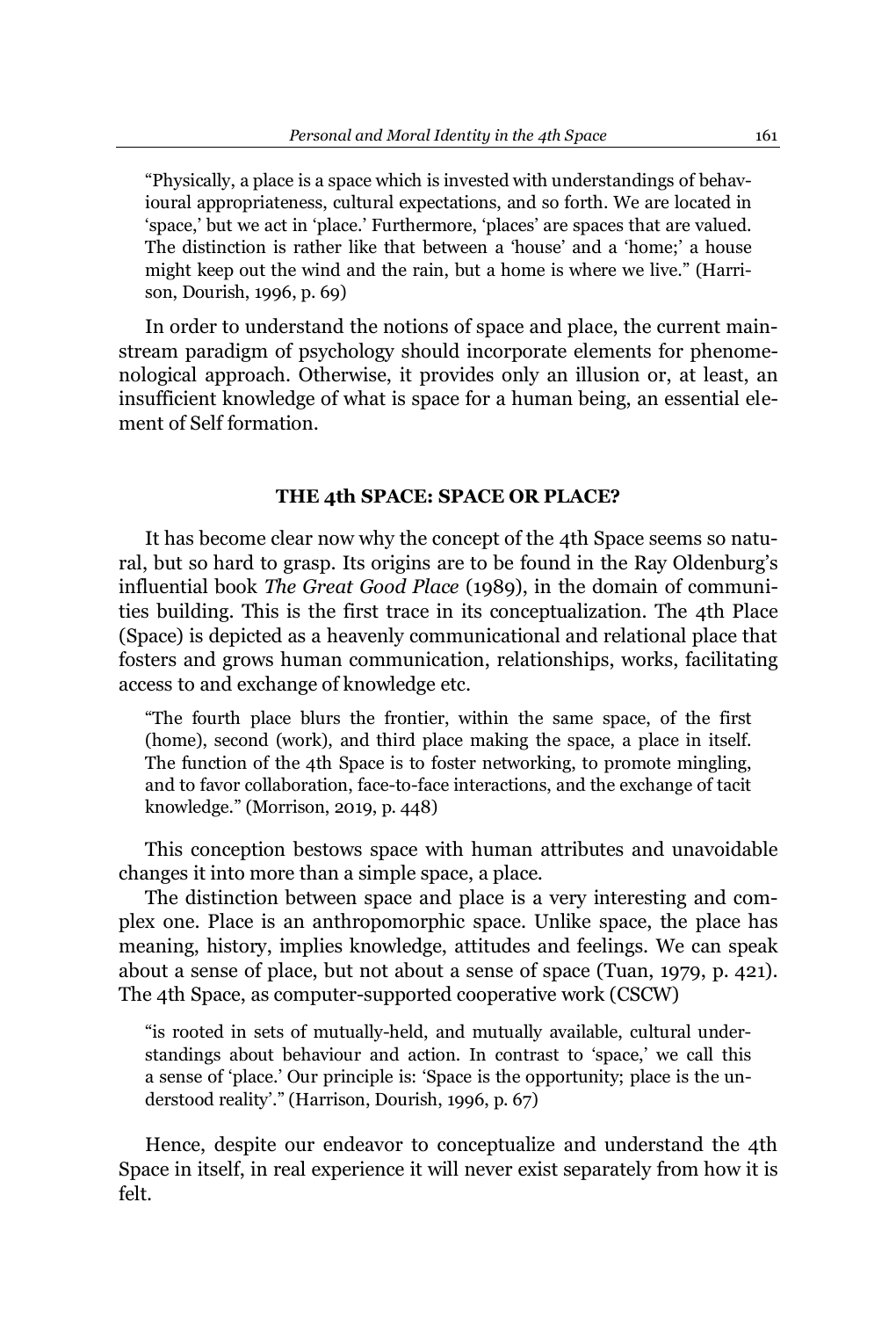Any space is impersonal, the place has identity. Space means order, place means familiarity. The space is common, neutral and imposed, and lack of any sense of belonging. A place, formed by actual living or by any other significant form of contact, is always unique, personal and created. The space is abstract, the place is lived. In space things are unrelated and indistinct, while the place involves connectedness and distinction. In any spatial located human interactions, from physical intercourse to computer mediated communication or cooperative work, the space is made by interconnection and communication. Its "ontic" multi-dimensionality (the three physical dimensions, parallel virtual space, or multiple, in extended reality) forms its appearance: an empty condition of possibility. The 4th Space is formed in actual intercourse of people, when its condition of possibility is converted in a communication place, because the space itself is meaningless and has no proprieties useful as such for human actions.

In addition, the social and cultural spaces subtly interweaved within the psychological sense of space and make it more difficult to understand. Any organism "takes its place within, toward, against an environment." Humans, in addition, once they achieve humanity, occupy their place in a world defined by roles, responsibilities and institutions. "All his life, his existence as a person is constituted by such 'place-taking'." (Grene, 1968, p. 173).

The mental spaces differ from individual to individual according to personal experience. And every culture draws different mental topographical spaces (Hall, 1966). Moreover, people are also actively "position takers."

"The most characteristic thing people do as persons is to take positions or stances toward the elements of their experience. People take positions on events, others, issues, policies, attributes, actions, themselves, and on the positions they take. People take positions on concrete aspects of an immediate situation, on life as a whole, and on the cosmos." (Cochran,  $1985$ , p. vii)

The continuous virtualization of the social and communicational space, technologically mediated by digital and augmented reality, amplifies all the aspects of psychological space. "The construct of psychological space refers to such an amalgam of physical capacities, mental processes, learned skills, forms of representation, and dimensions of thought at different levels of awareness for different tasks in changing surroundings.´ (Eliot, 1987, p. 6). It includes has some important characteristics relevant to the future development of human psychology in its dialectical process of human-living environment co-creation. Beside its common characteristics as mental basis for a set of behaviors at different levels of knowing, multimodal form of representation, a form of behavior related to the awareness of the limits and position in different environments, psychological space is also: a pervasive cognitive phenomenon, a form of symbolic processing, an expression of intelligence intricate in the higher and complex knowledge and responses to spa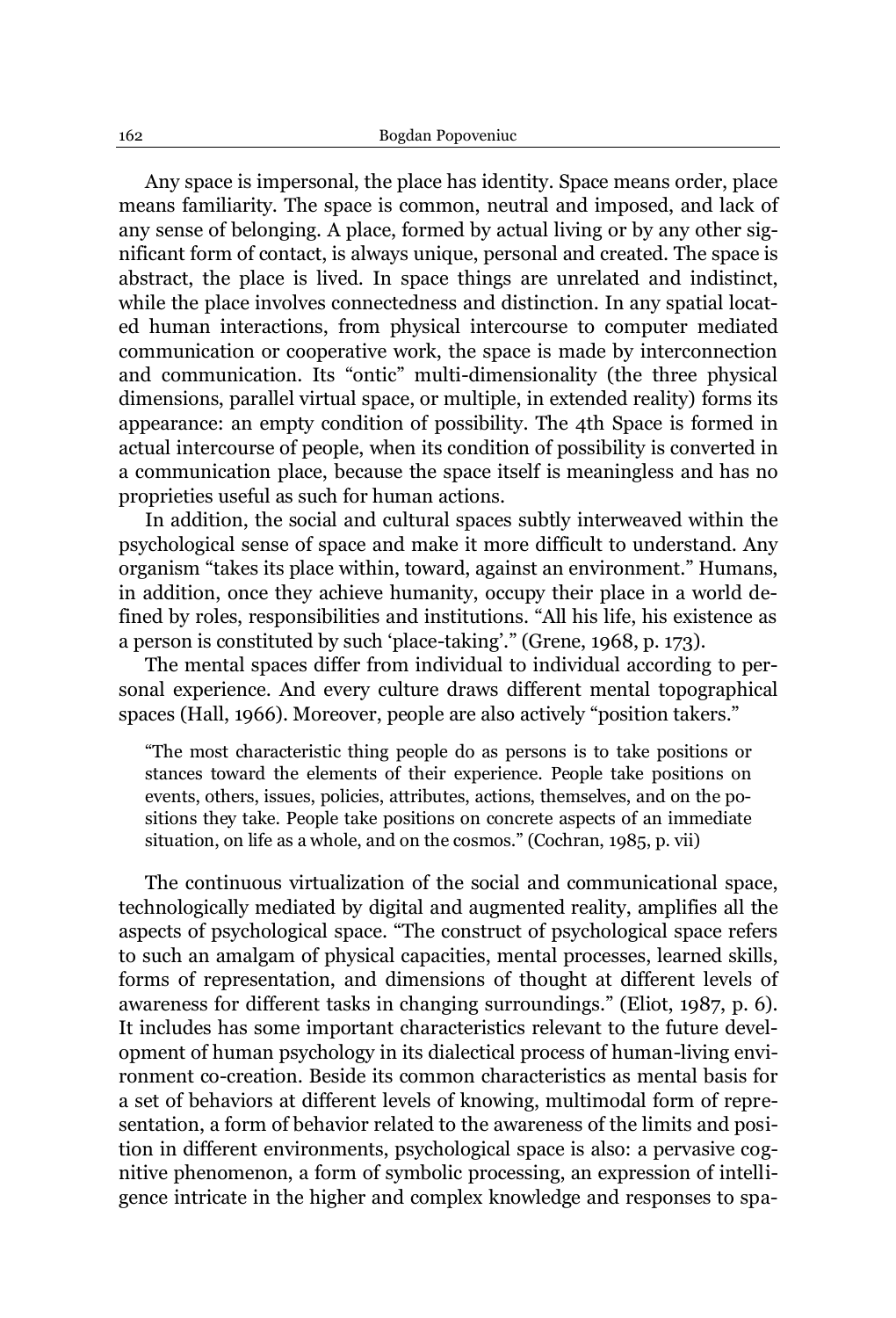tial tasks, implied in daily activities, and even a possible dimension in many kinds of thought (Eliot, 1987, p. 6).

## **THE HYBRID ONTOLOGY OF THE 4TH SPACE**

So, what is it, a space or a place? The term "4th Space" instead of "Place" is supported as an analogy with physical space, but only if it is conceived as an ontological reality where things are located and processes take place and because they can be "represented," localized, and become visible and portrayed through three axis: place, medium and time (Hardegger, 2021). In this framework, the "Place-Axis" represents the grounded connection or anchor into physical of the real word place, the localization of the people immersed in the virtual cyberspace. The "Medium-Axis" represents technological supporting infrastructure, hardware and software. The "Time-Axis" represents the timeframe coordinate of user presence within the 4th Space, where the physical time distinction of synchronic/asynchronic interactions dissolves. All three dimensions form a new reality in which their correspondent from the physical reality is transfigured. In the 4th cyberspace, the physical space location of the user intertwines with its location in the digital/virtual space. The medium is both the interface and the sensorial constitution of the user.

This image is useful for theorizing on the 4th Space as epistemological entity. It provides a suitable framework for organizing the research both from different disciplines and interdisciplinary approach. However, it can still uphold a deceptive image of what cyberspace reality is by perpetuating an image of it as a preexisting territory and a metrical space. Its mediumaxis component presupposes already the engineered devices and mathematical algorithms and this reduces the 4th Space to "a set of objects and rules of interaction." Its ready-made nature, "waiting to be filled" and the topographical description induces a false and apparently stark division between "real" and "virtual" worlds which is simple not true" (Mihalache, 2002).

The essence of the 4th Space is communication. In the physical space, things, states and processes are interpretations, signs, landmarks and so forth. But the 4th Space is in itself no other thing than information and communication made possible by digital virtualization. The process is similar to the cosmogenesis where the universe appears *with* space and time and not *in* space and time (the cosmic metric expansion of space-time). In the case of the 4th Space we cannot talk about a space filled *with* information, but about a space *of* information. Its very nature is information and communication.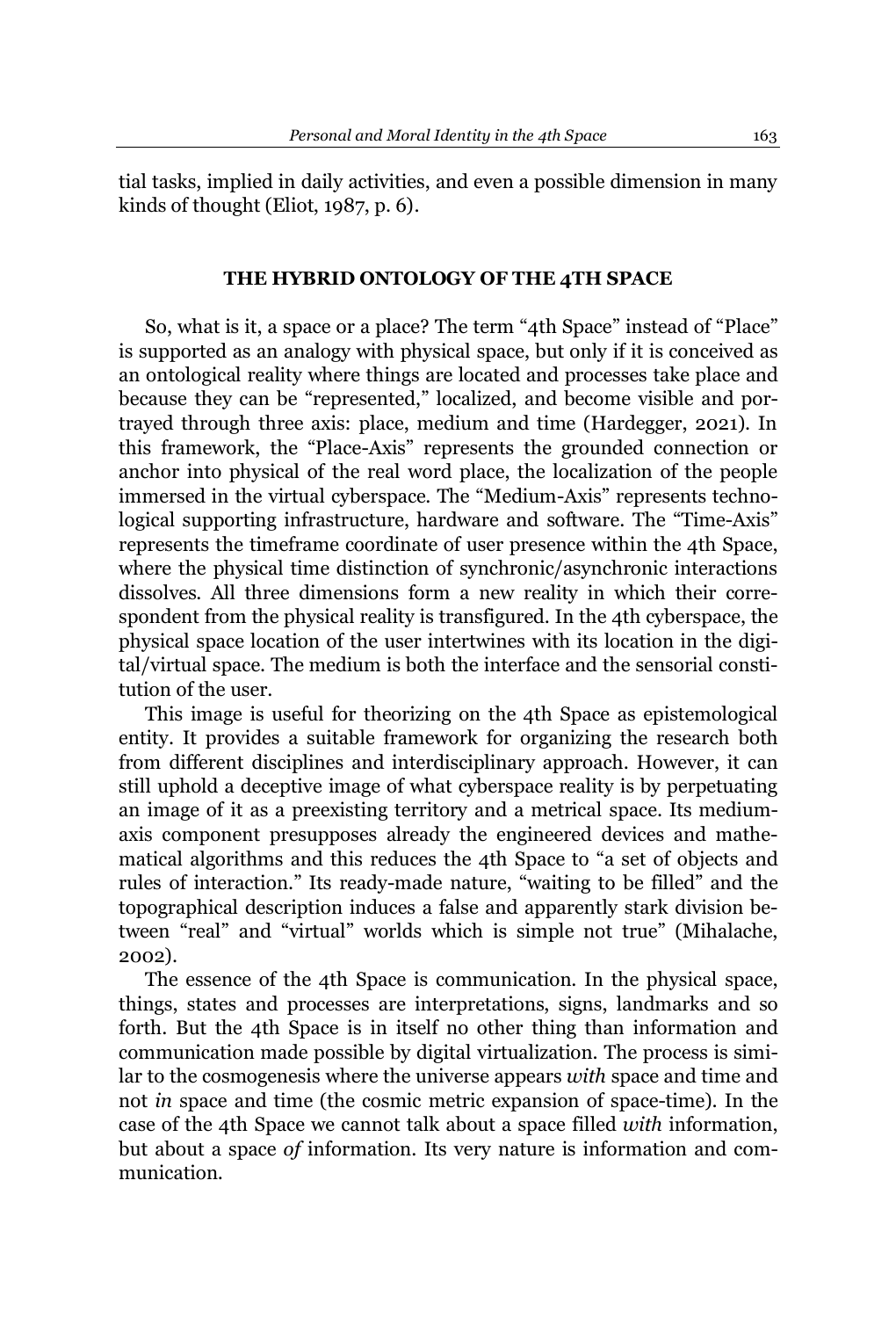"The structure of cyberspace represents a hierarchy-based system of technical and semantic layers (physical, logical, information, and human) that are heavily linked to each other. The most important goods in this space are information, which is used by people, thus creating their new living space." (Gálik, Tolnaiová, 2019)

The 4th Space is one of the multiple types of culture-generated spaces as are the economic or social spaces and cannot be reduced neither to the mental space or external space. It is rather an (collective) extension of psychological space (Suler, 2016). The 4th Space completes (and at the same time modifies) Karl R. Popper's (1968) idea of three worlds, filling the point of interaction between World 2 (the realm of natural states and processes of ICTs devices) with World  $3$  (the objective realm of the "products of thought"). Reality, subjectivity, and representation become a triune composite. The field of reality (the physical world), the field of representation (the virtual reality) and the field of subjectivity (the individual) merged in a continuum subject-object-context of onlife living. The tension between connectedness and distinction dissolves. Technological progress made possible the extensions and substantiations of human imagination.

### **4TH SPACE AS TECHNOLOGICAL EXTENDED REALITY (XR)**

The 4th Space ontology is hard to be conceived (represented or imagined) because it has a very heterogeneous, complex and dynamic nature. It is more than people using and communicating on their laptops and smartphones. The 4th Space has an insidious ubiquity and from this the difficulties to understand what its reality is. In XR, we find the second trace for the 4th Space conceptualization. Here, all the human functions, abilities, potentialities are transformed, magnified, extended, augmented and mediated. CSCW is accomplished as the 4th Space in the framework of *ubiquitous computing* (or *pervasive ambient computing*). It comprises an enmeshing of the properties of various types of intelligent devices that unfold the physical world in an ameliorated virtual reality of communication, interrelations and perceptions permeated with huge amounts of collective knowledge. However, even the nature *of* pervasive ambient computing is difficult to grasp in a clear-cut image. Stefan Poslad (2009) observes that the definitions and descriptions of pervasive computing are overlapping and puzzling. Therefore, he proposes that it can be better understood by a taxonomic systematization of its proprieties: *distributed system properties*, *implicit human device interaction*, *context aware*, *autonomy*, and *intelligent system properties*.

The proprieties of the 4th Space result from the synergy of ubiquitous computing individual devices, programs, networks and multiple agent sys-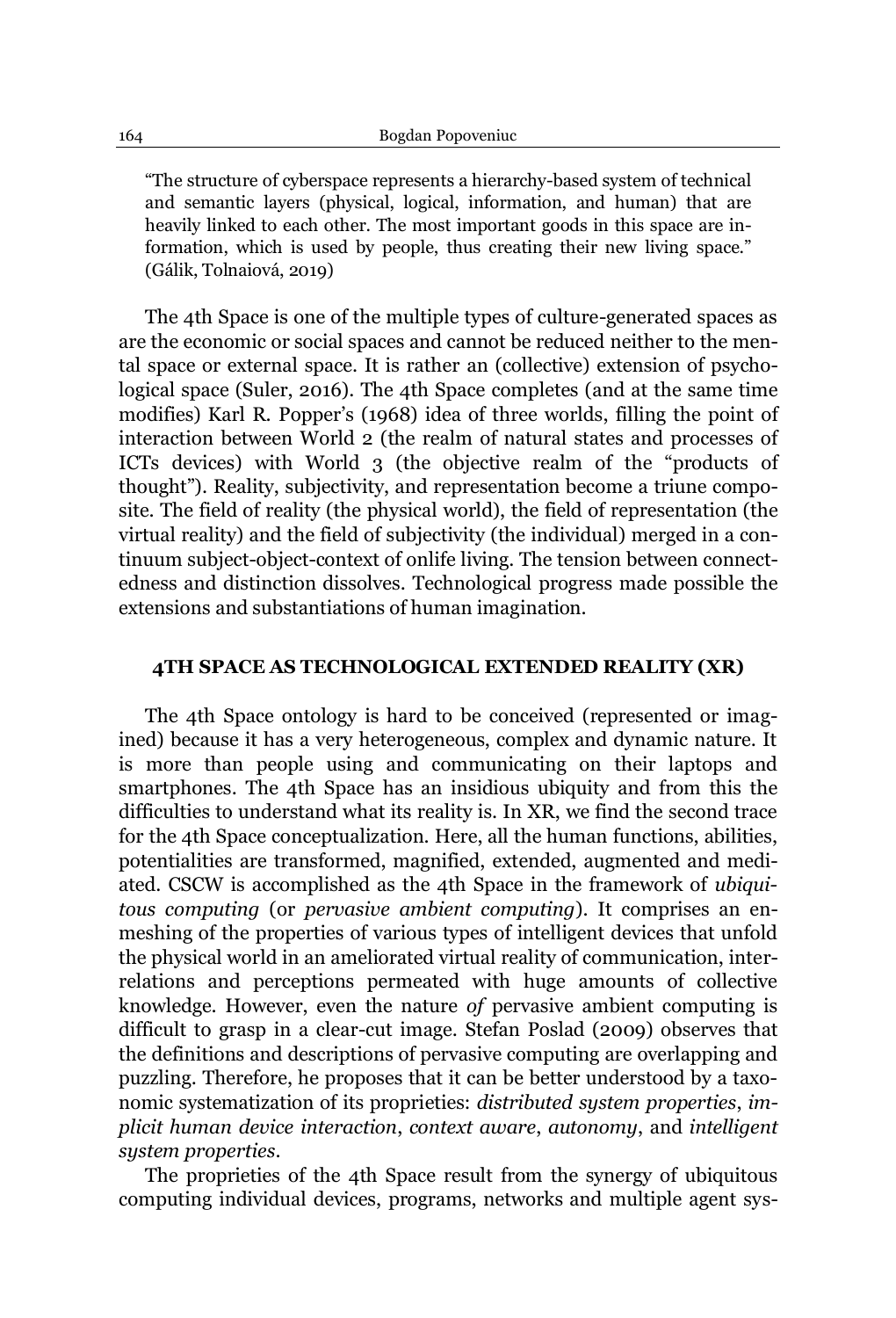tems. Like the less practical endeavor to define ubiquitous computing, the 4th Space reality can be better understood as the result of the dynamic system of myriad of artificial (intelligent) entities with mixed and diverse proprieties. The *distributed system properties* can be universal (seamless or heterogeneous), networked, synchronized (coordinated), open (transparent or virtual), or mobile (nomadic). The *implicit human device interaction* covers proprieties as non-intrusive (hidden, invisible or calm computing), tangible (natural), anticipatory (speculative or proactive), affective (emotive), user aware, post human, or having a sense of presence immersed (virtual or mediated reality). According to their capacity to be *context aware*, the systems can be sentient (unique, localized or situated), adaptive (active context aware), person aware (user aware, personalized or tailored), environment aware (context aware or physical context aware), or ICT awareness. From the point of *autonomous system properties* they can be automatic, embedded (encapsulated or embodied), resource constrained, untethered (amorphous), autonomic (self-managing or self-star), or emergent (selforganizing).

The *artificial intelligence* can be individually or collectively distributed. The individual intelligent systems can be reactive (reflex), model based (rule/policy based or logic/reasoning), goal oriented (planned or proactive), utility based (game or theoretic), or learning (adaptive). Multiple intelligent systems (collective or social intelligence) can be cooperative (collaborative or benevolent), competitive (self-interested, antagonistic or adversarial), orchestrated (choreographed or mediated), task sharing (communal, shared meaning or knowledge), speech act based (intentional or mentalistic) or emergent (Poslad, 2009, pp. 17–22).

The 4th Space arises from the synergy of the diverse proprieties of various devices and systems and creates a novel dimension for human existence. The ubiquitous computing does not only create a space but, by customized adaptation to user preference, builds a new place.

# **VIRTUALIZATION AS CULTURAL EVOLUTIONARY PROCESS**

The third trace for understanding the nature of the 4th Space is its virtuality. Virtuality is another key element for understanding the 4th Space, but more in the sense of communicative structures, not in that of artificial reality. In this sense, the 4th Space history and genesis is longer than many may think. The communicative virtual communities existed long time before the Internet (Stone, 1991, pp. 94–95). Its origin can be found in the first *virtual communities* created by the invention and dissemination of the texts. Textual virtual communities fostered a community of like-minded persons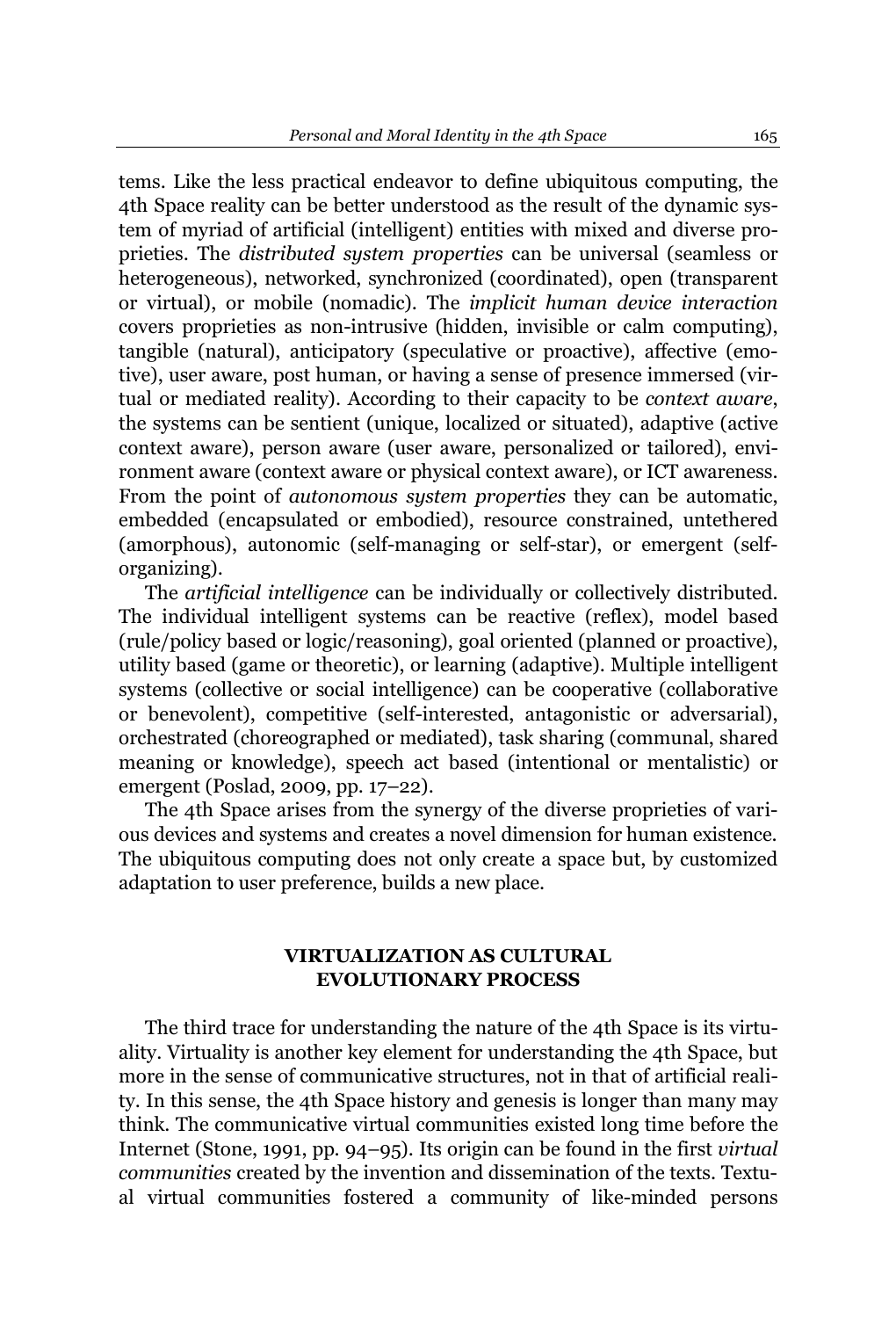through intellectual interchange mediated by books. It has endured today in the network of scholarly publications. The next stage of building virtual community was the rise and spread of *mass media*. Early electronic virtual communities (made possible by radio and television) connected people synchronously and made it possible for many people to be transposed and being "present" in the same informational location from remotely physical space. The next stage, the *era of information technology* of the World Wide Web represents the true birth of active virtual communities. The commonality fostered by passive reading community of knowledge became active and interactive, "a participatory social practice in which the actions of the reader have consequences in the world of the dream or the book." In the third stage,

"... the older metaphor of reading is undergoing a transformation in a textual space that is consensual, interactive, and haptic. [...] The boundaries between the social and the natural and between biology and technology are beginning to take on the generous permeability that characterizes communal space in the fourth epoch." (Stone, 1991, p. 95)

The last epoch, that of "real" virtual reality, is thought to be fully accomplished in a space akin to Gibsonian Matrix (Gibson, 1984). In the maturated 4th Space the real and virtual will merge in an inter-psychic network of a communicational field that extends the physical reality in a new one.

In contradistinction to virtual reality, which evokes artificiality, the bogus or constructed character, the non-real, and hence emphasizing reality, the cyberspace highlights inclusively the actual place. The 4th Space is rooted in cyberspace and even opposed to virtual reality because it "does not rely mostly on a deception of senses to create the illusion of an integral realism," but it is a space for computer mediated communications (Holmes, 1997, p. 234). The cyberspace exists only as a communicative function of its inhabitants. A single person exists only in virtual reality, but not in cyberspace, because the critical element cyberspace is community (Ostwald, 1997; Benedikt, 1991).

Due to its particular characteristics, communicational nature, pervasive computing, and XR, it is more than a reasonable expectation that the new onlife living to have a meaningful effect on the basic sensory-psychological coordinates of space and time on which personal identity is initiated. The prolonged onlife living (Floridi, 2015) within the 4th Space will definitely have dramatic effects on the personal identity construction, as long as living "in reality" is based on cognitive operations and bodily actions.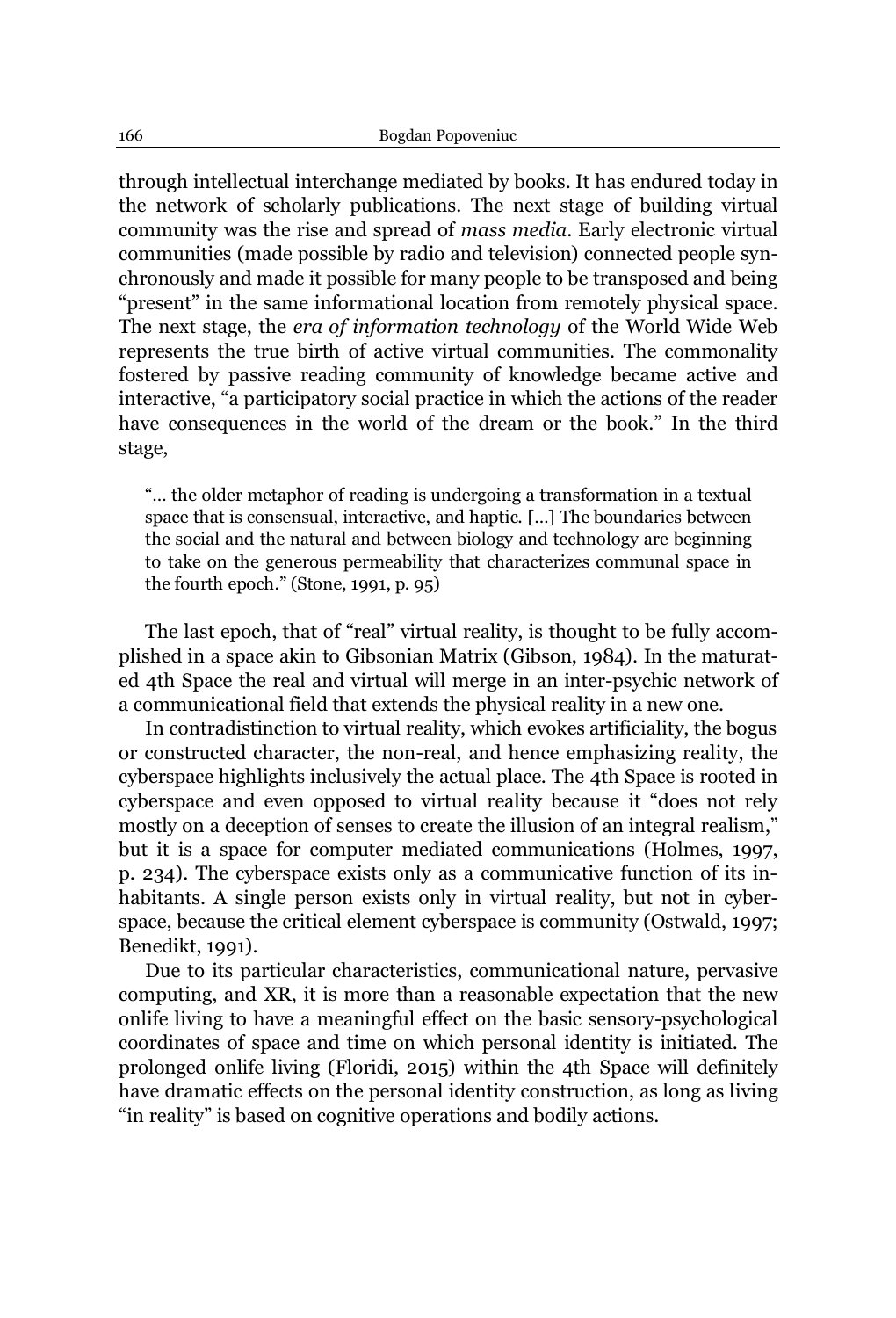#### **LIVING IN 4th SPACE EFFECTS ON PERSONAL IDENTITY**

The difficulties in crystalizing a coherent personal identity in modern world are illustrated by the big challenge in understanding the living environment, i.e. the dynamic enmeshing of physical, augmented and virtual reality of onlife world (Floridi, 2007). Personal identity is much deeper molded by our new "onlife" way of living, embedded in ICT's technology and digital relationships, which changes "our self-conception (who we are); our mutual interactions (how we socialise); our conception of reality (our metaphysics); and our interactions with reality (our agency)" (Floridi, 2015, p. 2).

In order to prospect how the prolonged living in 4th space can alter the personal sense of identity, we cannot rely solely on current mainstream psychology because the algorithmic structure, methodological quantitativism and underlying computational paradigm, though very useful for some epistemological goals, are of little use for catching the dynamic process of personal identity formation. The (post)modern identity needs to employ a more complex approach and conceptualizations, although not as simple to understand and impossible to be algorithmically modeled. I am referring to the rhizomatous conceptualization and the phenomenological approach.

#### **THE RHIZOME AND RHIZOMIALITY**

During these times of technological changes and challenges, understanding the systemic factors contributing to the transformation of the personal and moral identity of nowadays person(s) is a very difficult task because the formation is not a linear and homogenous process. The difference in Selfformations becomes increased because the changes brought by onlife living in personal identity are facilitated both by rhizomatous characteristics of the self (Baldwin, [Greason, Hill,](file:///M:/In%20progress/PROIECTE/CHANSE/Materiale/Exploring%20the%20Rhizomal%20Self.pdf) 2018) and by the "rhizomality" (Deleuze, Guattari, 2005; Deleuze, Guattari, 2005) of the contemporary (digital) social space (Kalantzis-Cope, Gherab-Martín, 2010). In my view, the rhizomatous pattern of conceptualization is a more suitable framework for grasping the formation of the 4th Space inhabitants' personal identity.

A rhizome is an onto-epistemological model of heterogeneous multiplicity in which the organization of the elements does not follow a subordination line. "A rhizome is not amenable to any structural or generative model. It is a stranger to any idea of genetic axis or deep structure" (Deleuze, Guattari, 2005, p. 8). Connection, heterogeneity, multiplicity, asignifying rupture, cartography and decalcomania makes rhizomatous representation the best candidate for understanding the dynamic of identity and moral development of digital natives (Deleuze, Guattari, 2005). The dialogical, relational and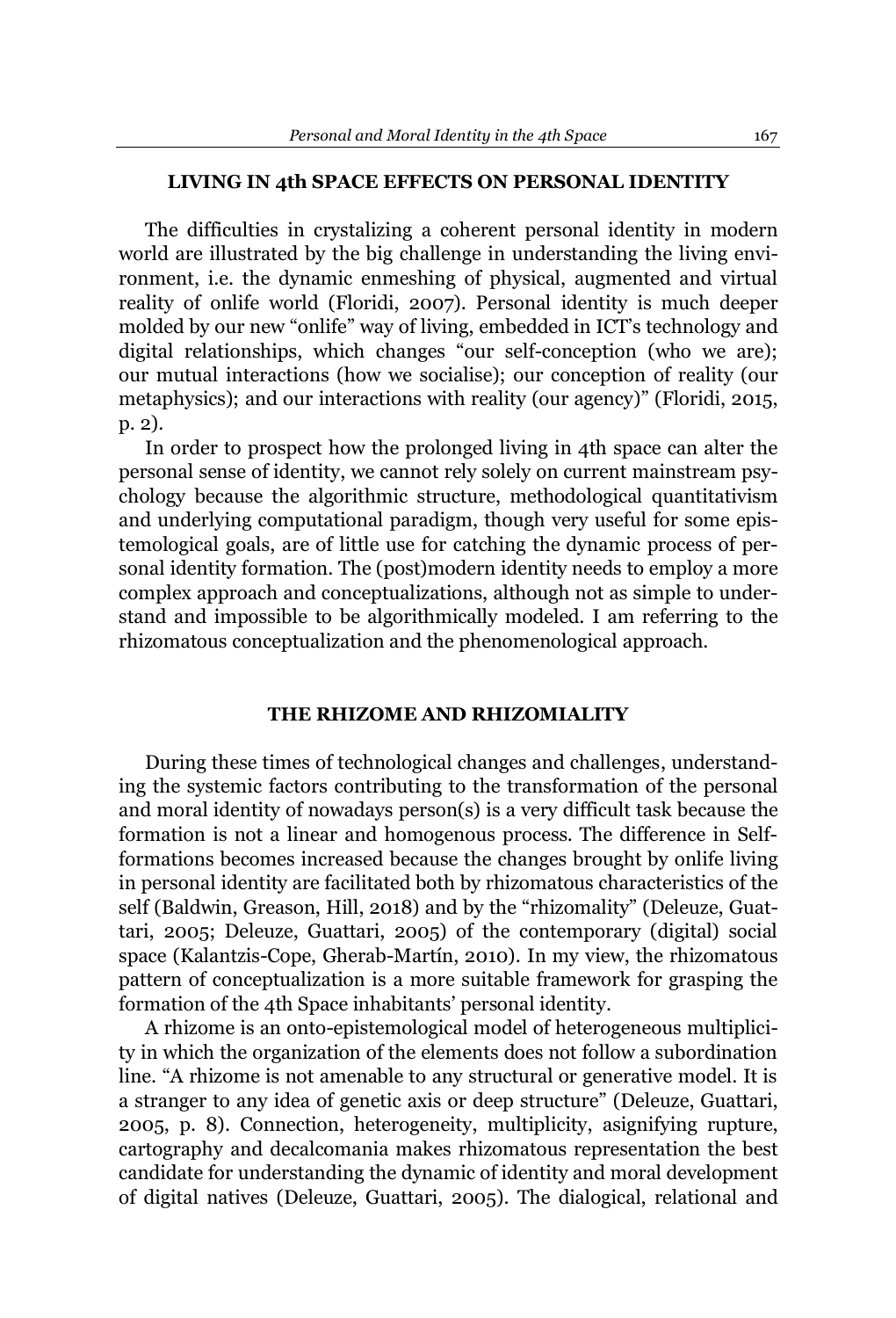hybrid nature of interactions in the 4th Space are reflected in the construction of the personal identity as narrative ISelf (Popoveniuc, 2017). We are permanently connected in physical and virtual life with others by knowledge, interpreting and applying rules, norms, and different values. Living onlife means a heterogeneous life where the virtual and physical realms dialectically reinforce each other. In the 4th Space, physical reality and extended reality intermingles in a uniform hyperreality where human and artificial intelligence fuse (Tiffin, Terashima, 2005). The seamless fusion of the physical and the virtual and of the digital semantics and human cognition is facilitated by the rhizomatous proprieties of the mind and the cyberspace.

"Any point of a rhizome can be connected to anything other, and must be. [...] A rhizome ceaselessly establishes connections between semiotic chains, organizations of power, and circumstances relative to the arts, sciences, and social struggles. A semiotic chain is like a tuber agglomerating very diverse acts, not only linguistic, but also perceptive, mimetic, gestural, and cognitive: there is no language in itself, nor are there any linguistic universals, only a throng of dialects, patois, slangs, and specialized languages. There is no ideal speaker-listener, any more than there is a homogeneous linguistic community." (Deleuze Guattari, 2005, p. 7)

The very nature of the 4th Space embodies a real multiplicity of states, realities, knowledge and values. There is no fixed point, be it ontological, axiological or semantic, to support the complete division of subject and object. Individual humans become only parts of the multiplicities of semantics, virtual and cognitive realities in the vast networks of multi-agent system. In the rhizomatous paradigm, "the multiple is effectively treated as a substantive, 'multiplicity,' that it ceases to have any relation to the One as subject or object, natural or spiritual reality, image and world´ (Deleuze, Guattari, 2005, p. 8).

And there is another reason why the rhizome model fits better to understand the contemporary reality. The fast pace of digital transformation, augmentations and amelioration of humans, environment and culture puts us on the progression path toward "trans" and "post" humanity. It is consonant with the transhuman state of modern man which is significantly technological (bio)ameliorated (by taking pills, wearing glasses, cognitively extended capabilities etc.). The prefix "trans-" acquires and expresses the dynamic processual state of "meta-" being "in the middle of" but at the same time "beyond" and "between" (Sorgner, 2020). The 4th Space expresses both, in its ontological reality, the "trans-" or "meta-" space of reality and, in its sociological nature, the "trans-" or "meta-" sociality. Similarly, "a rhizome has no beginning or end; it is always in the middle, between things, interbeing, intermezzo" (Deleuze, Guattari, 2005, p. 25).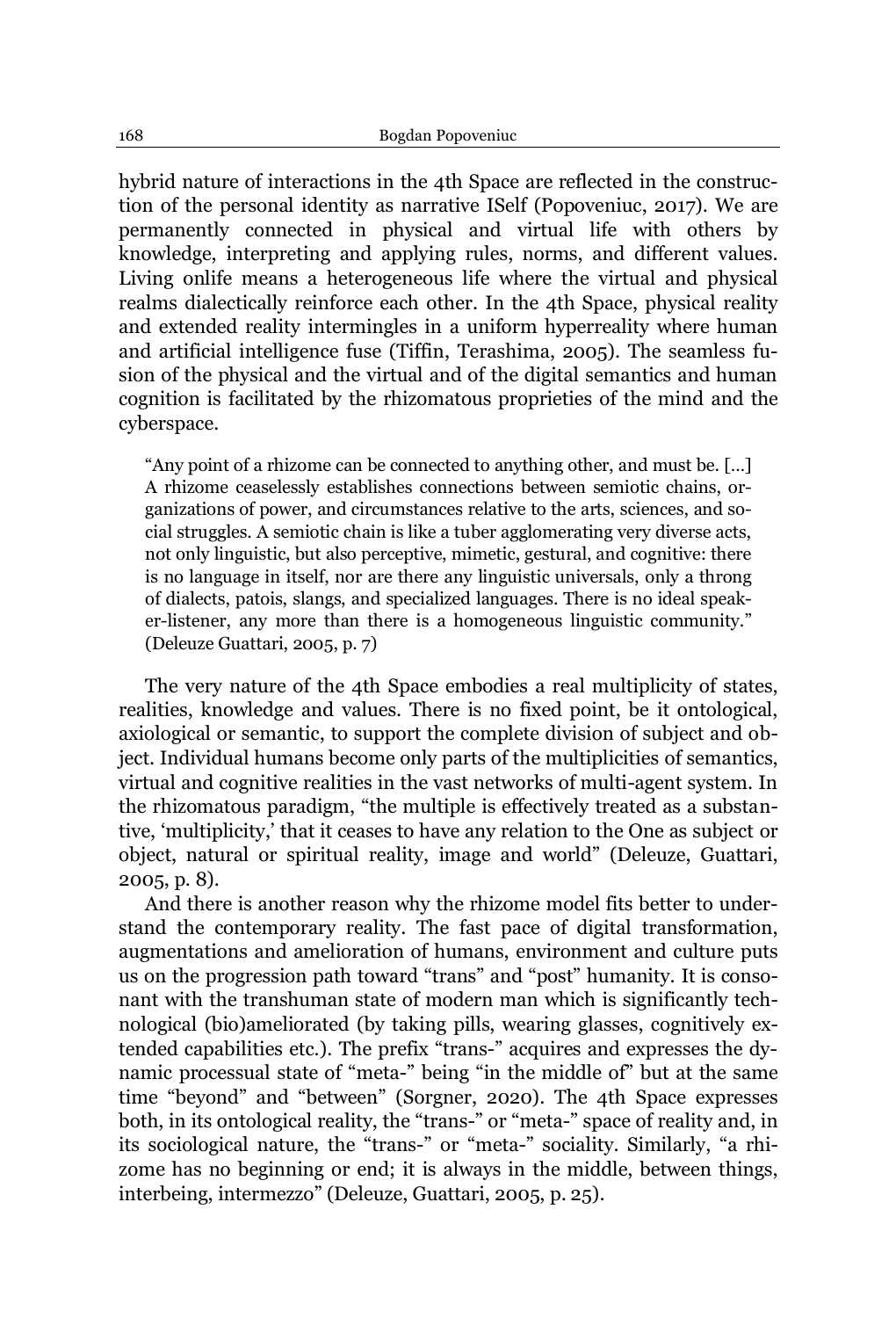The consequences of living and thinking in such rhizomatous environment are far more thoughtful. The virtualization of *technics* and technology in the forms of digital and XR, as a process of reversal exteriorization of autopoietic human cognition into the environment, accomplished the "closure of the cortical evolution of the human" and opens the way for *the pursuit of the evolution of the living by other means than life* (Stiegler, 1998, p. 135).

## **A PHENOMENOLOGICAL APPROACH OF THE 4TH SPACE**

Any living beings maintains the continuous contact with its environment in order to survive. This is also true for the groups of any species. The contact can be represented by physical surface of the body or by any of its surrogate a cane, car body, computer screen, VR glasses etc.

"Our self-awareness, our experience of the 'I', is based on the *Tatsache*-an expression literally meaning 'the thing of acting'—that is, things or objects perceived in the outer world or imaged in the inner world, are associated with a quality of actuality, *Wirklichkeit*, which endows the perceived objects or imaged with a sense of reality, and the perceiving or imaging subject of experience, an 'I'." (Kimura, 2008; cf. Kimura, 1963, p. 391)

When this phenomenological character of qualia is disturbed, the pathological state of personalization can occur. The sense of reality of the external world and the sense of [its] own existence results from the same processes.

The individual subjectivity, understood as a "continuous discontinuity" relation with the surrounding environment, is doubled by collective subjectivity of appurtenance group (and groups). "This fusion of the human I with the auto-affection<sup>1</sup> of life in general, constitutes a necessary condition of a healthy mental state" (Kimura, 2001, p. 336).

Kimura's psychiatric conception hypothesizes a certain fundamental dissociation between individual existence and existence as a constituent of the species, as the fundamental process affecting the I-sense in the schizophrenia. In the context of our discussion on the personal identity formation within the 4th Space, the "schizophrenia" should not be taken in its psychiatric sense, but as a model or label for any other different or alternative mode of the sense of Self formation and, hence, of constituting the self-identity. The continuous mediated and intermediated contact with exteriority can elevate a higher level of self-reflection and self-reference which entails a deep uncertainty about "the I-ness of the self or the selfness of the I." This basic dis-

²²²²²²²²²

<sup>1</sup> *The affection of the self by the self*, the purely immanent, unmediated self-affecting relation is a key term in Henry's phenomenological conception. "Auto-affection is the internal structure of the essence whose property is that of receiving itself." (Henry, 1973, p. 236). "Auto-affection thus describes how life affects itself and how it receives its affect" (see Sackin-Poll, 2019).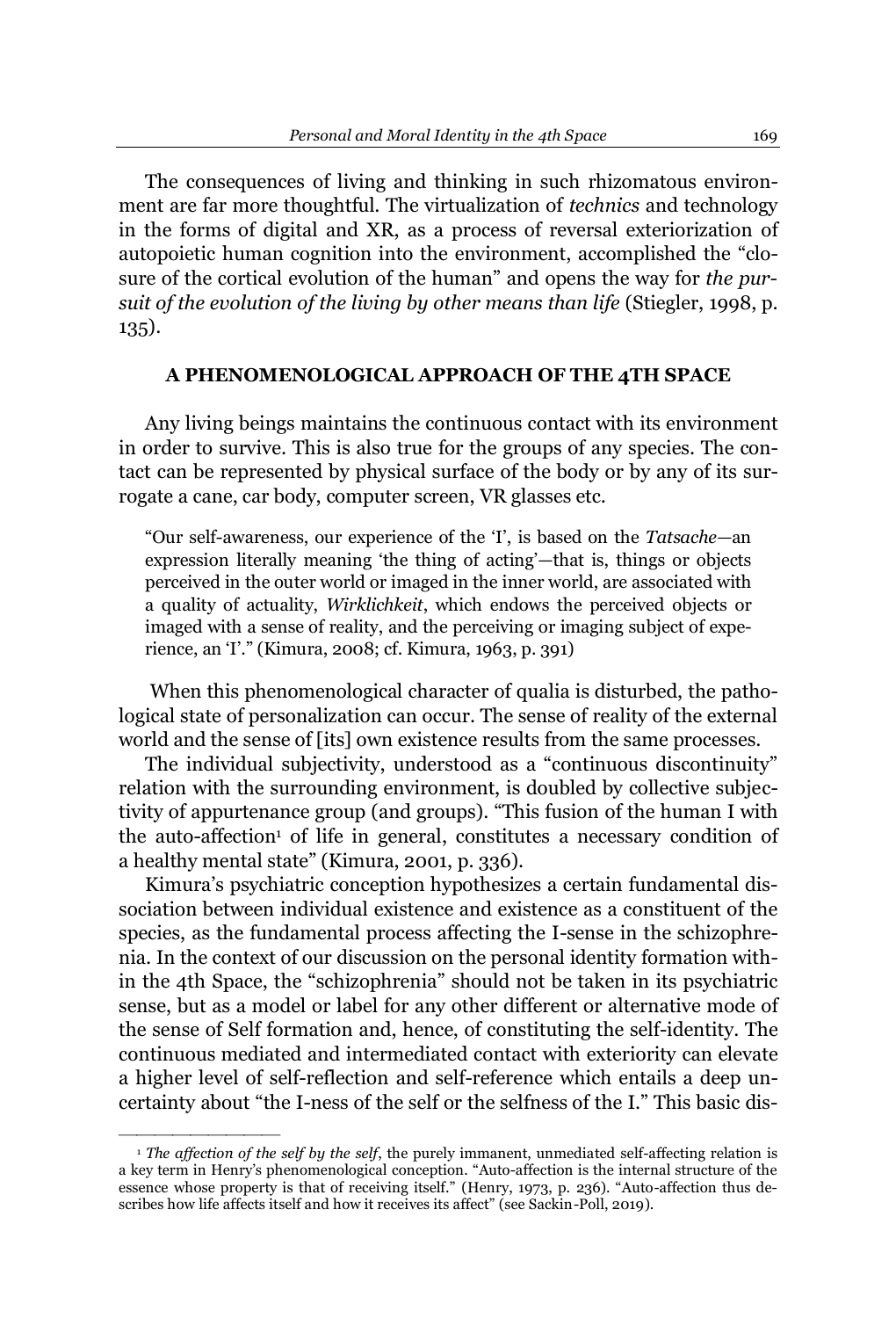turbance of "discordance between individual subjectivity and the collective subjectivity to which one actually belongs" can be "a potentiality inherent in all human beings´(Kimura, 2001). But his disturbance can be conceived, not necessarily as "discordance," but as an expression of the plasticity of the I-Self that can "accord" in many ways with the collective subjectivity. The subjectivity can be differently constructed, alike its space(s) as condition of its possibility. Onlife living in the 4th Space can thicken the borders of I subjectivity and group subjectivity due to the dissolution of Otherness in virtual avatars and mediated homogenous reality. Or, on the contrary, it can facilitate a more harmonious integration of the individual and the collective self.

No matter if we are optimistic or pessimistic about the human integration and amelioration with and within technological progress, the onlife virtual-real living will have profound effects on the basic mechanism of constructing personal identity and self and the sense of the "I" as personal subject of experience and action. The consequences of prolonged life in the techno-environment will be, definitely, more complex, deep, and diverse. The growth in consistency of the 4th Space implies an increasing dependency on technological created reality and increasing living in blended reality that can blur extensively the borders of "here and now" (Waterworth, Hoshi, 2016). The effects of prolonged living and extended interactions with virtual and augmented environments does not exclude even the possibility to "lead to more fundamental changes, not only on a psychological, but also on a biological level" (Madary, Metzinger, 2016, p. 4).

We see now that the 4<sup>th</sup> Space is neither "a new stage of *etherealization* of the world we live in," nor "a new stage in the concretization of the world we dream and think in," but another genuine "venue for the consciousness itself" (Benedikt, 1991, p. 124), a new existential dimension of man (Gálik, Tolnaiová, 2019). This claim can sound bombastic or unusual within the mechanistic and positivist epistemological paradigm of the mainstream sciences. But it becomes not only natural, but self-evident, once it is set in the required new epistemological paradigm of ICT described above. The homogeneity between Self/personal identity and the 4th Space is more salient when we take into account their similar process of autopoietic genesis.

# **Identity as autopoiesis**

The living beings and the conscious beings form themselves in a process of autopoiesis. An autopoietic system is a dynamic self-sustaining

"network of processes of production (transformation and destruction) of components that produce the components which: (i) through their interactions and transformations continuously regenerate and realize the network of processes (relations) that produced them; and (ii) constitute it [...] as a con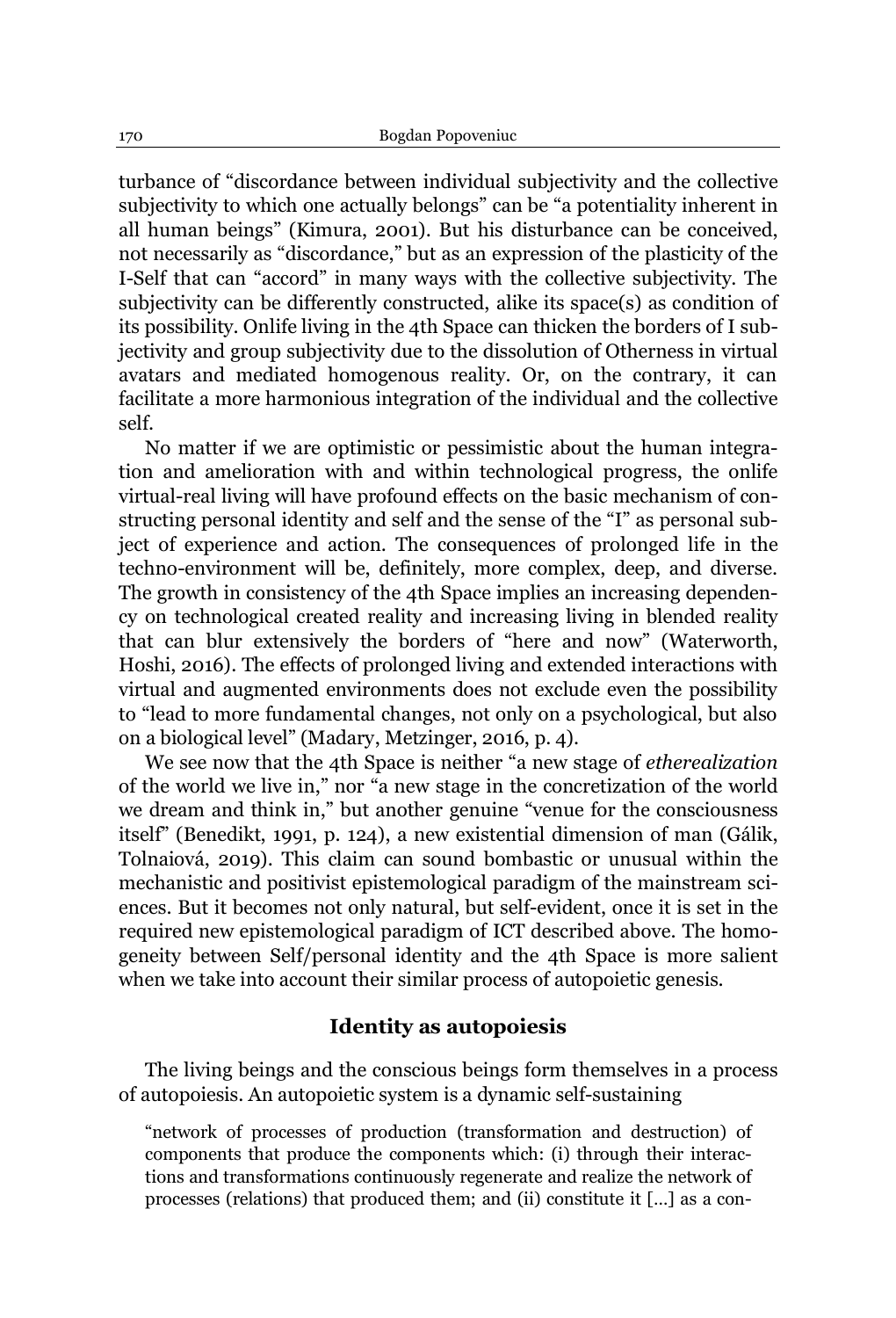crete unity in the space in which they (the component) exist by specifying the topological domain of its realization as such a network." [\(Maturana, Varela,](file:///M:/In%20progress/PROIECTE/CHANSE/Materiale/Autopoiesis%20and%20Congition%20The%20Realization%20of%20the%20Living.pdf) [1980,](file:///M:/In%20progress/PROIECTE/CHANSE/Materiale/Autopoiesis%20and%20Congition%20The%20Realization%20of%20the%20Living.pdf) p. 79)

In short, the autopoietic system continuously self-produces both itself, as a network of the production processes, and its own space, its boundaries. As the Universe appeared *with* its physical time and space, the self-poietic systems produce themselves *with* their own space (and time).

"Life is realized in a space of its own to inhabit it, but it does not form itself in a space designated by an observer, everything is integrated into the organism itself. The formation of oneself is at the same time, so to speak, the formation of a space which is proper to it." (Kawamoto, 2011, p. 352)

They form for themselves by virtue of their own operation that also provides their own domain of existence. This does not exclude the influence of the outer world, because the self-poietic systems do not appear in void but within an environment to which they adapt accordingly. The formation of the Self through auto-genesis is akin to that, but at a different level of virtualization. The 4th Space is just another niche for the evolution of life as a cognitive and information autopoietic system. The intimacy of Living Space and Self Identity genesis is revealed by their common mechanism of formation, i.e. the autopoiesis.

In Hideo Kawamoto's conception of self-poietic systems, the self is a selfpoietic system that emerges through its own actions and movements. It creates the borders of the self and non-self. It self-produces itself through bodily action "by doing something" and less by cognitive sense of "knowing something." In this process one produces reality through action, persons, and things and the fittest and surviving of the individual system depends on the coherence between its actions and the characteristics of the environment and things. In the case of 4th Space cyberreality, the "coherence" between actions and the environment, due to its fundamental informational and relational nature, becomes fluid. The plasticity of virtual environment and things will make the Self more fluid and less stable because the relation between one's actions and the environment characteristics is less stable. The required felt constraint to adjust one's action to reality is weakened. From here, the increase freedom and diversity for self-poiesis of personal self and identity within the 4th Space.

Luciano Floridi [\(2011\)](file:///E:/In%20progress/PROIECTE/CHANSE/Materiale/The%20Informational%20Nature%20of%20Personal%20Identity.pdf) makes an interesting "theory transfer" of autopoietic systems concept into the philosophy of information that is extremely illustrative for understanding the particularity of the genesis of the Self within the 4th Space as informational and communicative environment. In his theory of the Relational-self, he identifies a unique mechanism of encapsulation, detachment and internal auto-organization at all three levels of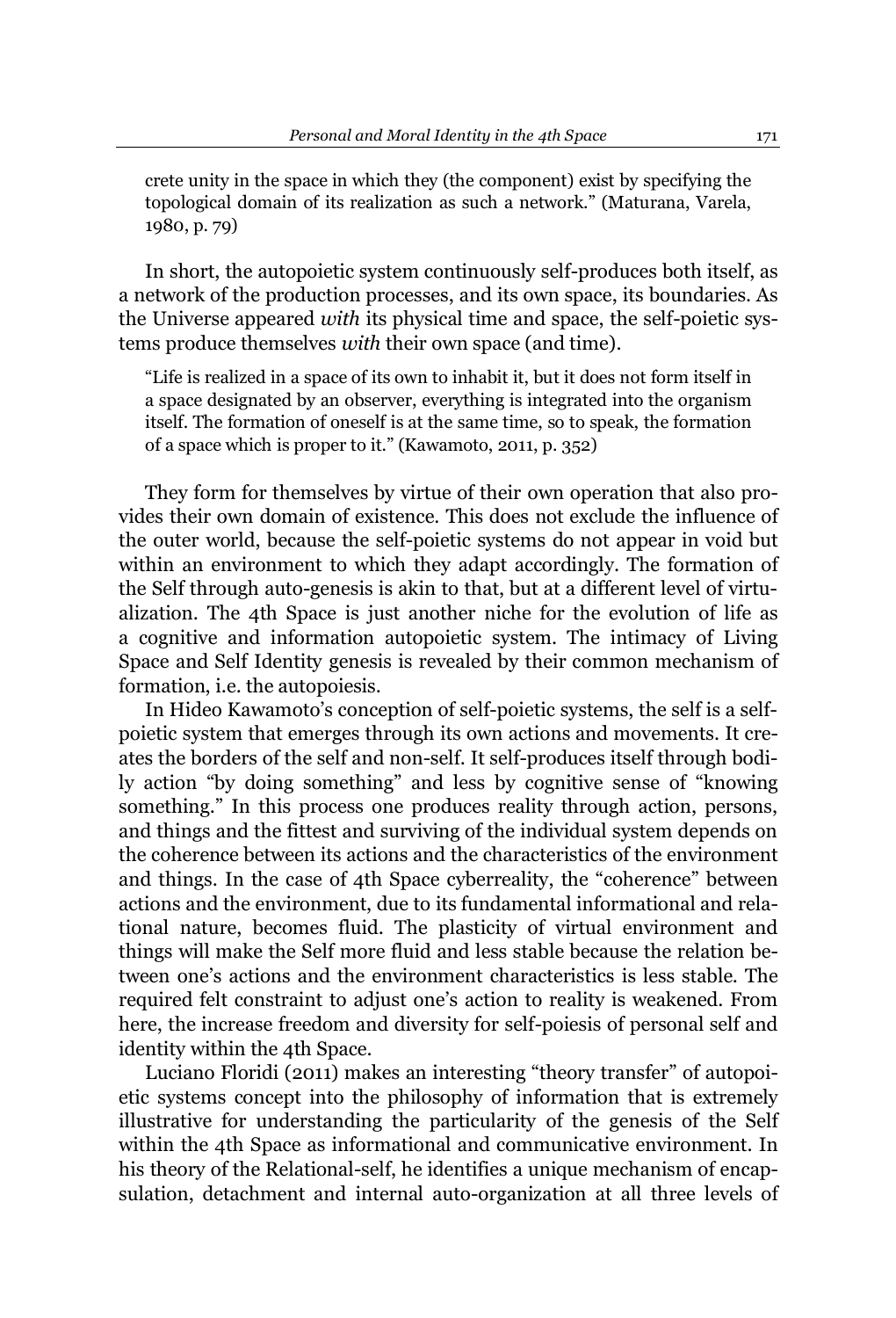progression of life, i.e. from corporeal, through cognitive, to the consciousness as a progressive process of virtualisation. Any auto-organizing system develops a membrane for protecting its structural integrity against the surrounding environment. The conscious personal identity is triune (threeleveled) entity. The *corporeal membrane* or physical membrane functions as a hardwired boundary between the inside (body) and the outside (the environment). The *cognitive membrane* is a semi-hardwired (configurable) boundary between the cognitive system and its environment (body becoming an interface) that further isolates and controls the organism from its surroundings, using data processing and communication for maintaining the integrity of the organism. *The consciousness membrane* is a soft-wired (programmable) boundary between self, conscious mind or I (inside) and body (outside environment). The homeostasis at each of the three levels implies different types of bonds and orientations: physical stability of the living system is based on chemical bonds and orientations, the integrity of internal data within the system is assured by mutual information, that is the (measure of) the interdependence of data, and their codification in memory, and language, while the self-programing within the cognitive system is provided by semantics. "The self emerges as a break with nature, not as a super connection with it" (Floridi, 2011, p. 560). The virtualization of the structures of the Self imply increasing autonomy up to the world of meanings and interpretations. This cannot be realized individually, but only in common through language, culture and social interactions. Floridi's account highlights the inherently free relational Self and not as the traditional metaphysical conceptions, only the rational disembodied self. The onlife in the 4th Space reflects accurately this situation. However, this perspective misses two important questions: the required compatibility between semantic elements and reality and the psychological aspects of the Self's formation, which is not only an informational system. It only moves the question of compatibility between individual cognitive structures, which interprets the physical processes and states, to the collective level of the viability of cultural semantic tools.

Niklas Luhmann's (1988) theory transfer of autopoietic systems on social systems theory can fill this gap. Its perspective is also extremely relevant for Self formation within the 4th Space framework because the intimacy between Self formation and the nature of the 4th Space is simply striking. The social systems are also self-organizing and self-reproducing systems, unlike the physical environment, hence they are exclusively communications and not ensembles of individuals, roles, acts, and/or interactions between them. (For the validity and utility of such theory transfer see [Cadenas, Arnold,](file:///M:/In%20progress/PROIECTE/CHANSE/Materiale/The%20Autopoiesis%20of%20Social%20Systems%20and%20its%20Criticisms.pdf)  [2015\)](file:///M:/In%20progress/PROIECTE/CHANSE/Materiale/The%20Autopoiesis%20of%20Social%20Systems%20and%20its%20Criticisms.pdf). The transdisciplinary applicability of the theory of autopoietic systems moves the key element on the self-referentiality of the autopoietic systems. Autopoietic organization of the social system is built on communi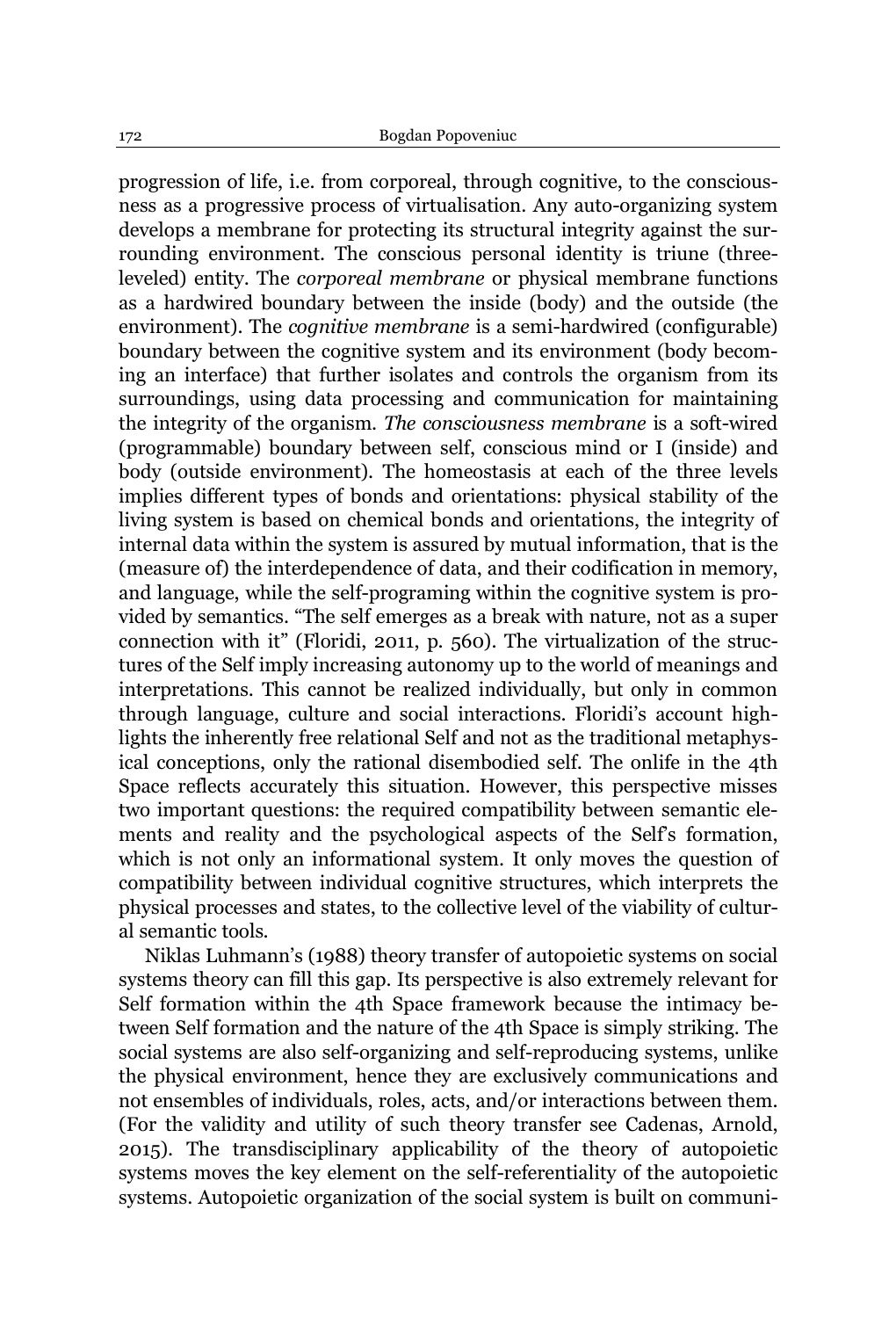cation, while psychic autopoietic system on consciousness as modes of meaning-based reproduction.

## **IDENTITY IN THE 4TH SPACE**

The complexity of modern environment and cultural settings in which people are living challenges the consistency and substantiality of personal identity. In simpler societies of the past, the unity and coherence of personal identity, and hence personal morality, was ensured by relatively homogenous living conditions, shared moral norms, knowledge, ideology, religious beliefs and uniform conduct of the others from the same society. In modern societies, the individual is exposed, from its infancy, to a lot of heterogeneous practices, various ways of conduct, conceptions, knowledge, values and so forth. This miscellaneous cultural and social environment diminishes the relevance and ability of the external social environment to support the consistency and substantiality of personal identity. As consequence, nowadays "a person's identity is not to be found in behavior, nor-important though this is—in the reactions of others, but in the capacity to keep a particular narrative going" (Giddens, 1991, p. 54). This "internalized integrative narrations of the personal past, present, and future" provides unity, purpose and meaning in one's life (McAdams, 1996).

In the 4th Space, the difference between virtual and real stimuli, semantics and representations becomes blurred and shattered. The stable, rigid and, steady framework for separating or cutting across a single structure by over-signifying breaks becomes impossible. The meaning, interpretations, hermeneutics of real and reality, of relations and interactions become malleable and flexible. The narrative path of self-identity can be changed, transformed, reinitiated, converted, resignified from the beginning with materials and experiences borrowed from physical reality and face-to-face interactions or from virtual, mediated ones from virtual and extended reality. Nothing more auspicious for the growth of rhizomatous autopoietic Self. "A rhizome may be broken, shattered at a given spot, but it will start up again on one of its old lines, or on new lines" (Deleuze, Guattari, 2005, p. 9).

In the 4th Space, personal identity, in general, and its core characteristics, moral identity, in particular, grow into a rhizomatous interaction of private space values and moral, professional space values, public space values, digital (augmented) space values. Living in a continuously shifting and mixed virtual-physical place entails a completely resignification of fundamental values in general, and the professional and public values in particular.

"The distinction between public and private will probably need to be reconceptualised, because frameworks based on physical boundaries (the ever per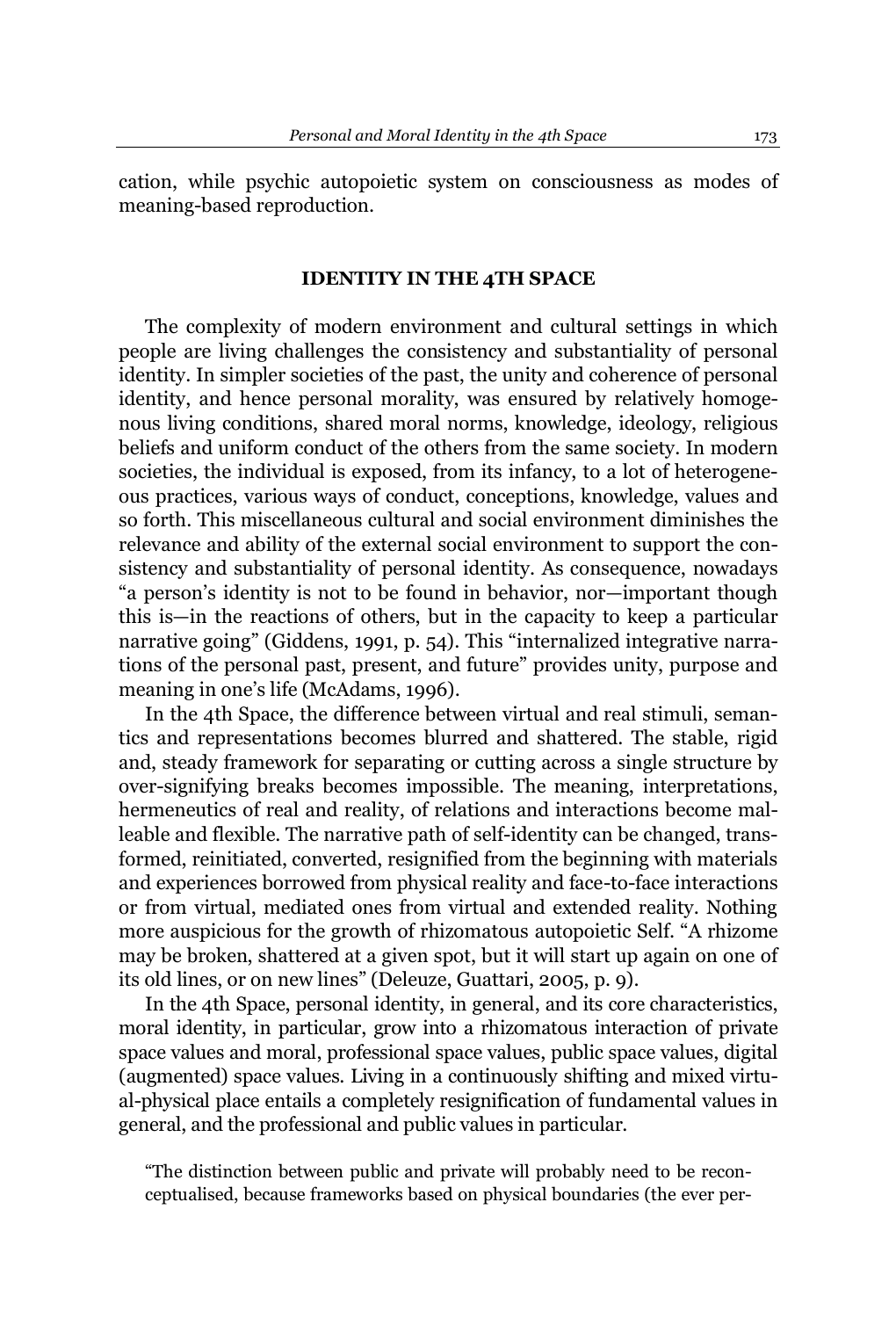vasive analogy of trespassing) and possession (the equally pervasive analogies of ownership and theft) are outdated conceptual modules, insofar as they are linked to a modern or 'Newtonian' metaphysics based on inert things and mechanical interactions." (Floridi, 2015, p. 22)

At the same time, personal identity is based on self-narration that is based, it its turn, on memory. The neurophysiology of memory already confirmed the different neurological and cognitive mechanisms of long-term memory and short-term memory (Norris, 2017; Nee, Berman, Moore, Jonides, 2008). The personal identity is related to long-term memory, but ceaselessly mediated by short-term memory, which processes the information prior to be stored in long-term memory each and every time when it is consciously and unconsciously accessed. Identity is therefore fostered by the permanent interactions between the continuously interpretations of experience, which is constantly processed in short-term memory, and the fixed conceptual and identity arrangements treasured in the long-term memory. The long-term memory offers the core basis for personal identity, but all the images, concepts, memories, autobiographic episodes, states, ideals values stored are incessantly slightly changed, eroded, transformed, and molded by the permanent working memory in daily experience, like tide's waves imperceptible change in time the shoreline. Their working mechanisms are quite dissimilar.

"The difference between them is not simply quantitative: short-term memory is of the rhizome or diagram type, and long-term memory is arborescent and centralized (imprint, engram, tracing, or photograph). Short-term memory is in no way subject to a law of contiguity or immediacy to its object; it can act at a distance, come or return a long time after, but always under conditions of discontinuity, rupture, and multiplicity." (Deleuze, Guattari, 2005, p. 16)

The personal experiences are also processed by employing the concepts and information from long-term memory.

"Short-term memory includes forgetting as a process; it merges not with the instant but instead with the nervous, temporal, and collective rhizome. Longterm memory (family, race, society, or civilization) traces and translates, but what it translates continues to act in it, from a distance, offbeat, in an 'untimely' way, not instantaneously." (Deleuse, Guattari, 2005, p. 16)

Living onlife in the 4th Space implies a significant increase in the shortterm memory role for personal identity. The prevalence of the iconic increases the importance of sensory memory for constructing the self-image. The individual is exposed too more and diverse relevant models, values, and experiences. The personal identity seashore is more deeply and relentlessly changed by the broken waters (Camina, Güell,  $2017$ ).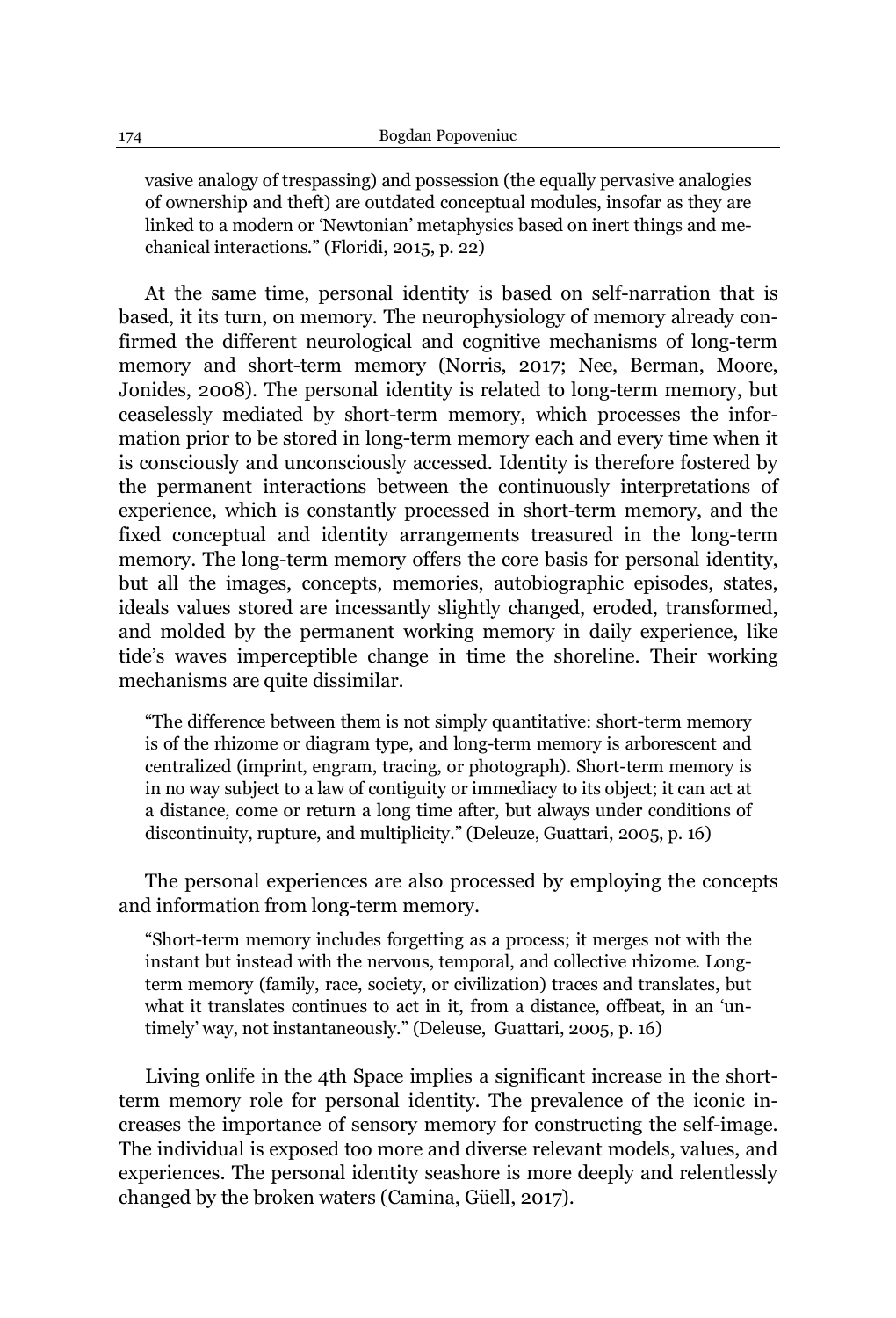The organization of the 4th Space, as open and self-created communicational and informational space, provides a different type of knowledge accumulation and progress. In Eco's  $(2014)$ metaphors, its rhizomatous structure "encyclopedically" constructs information, by *mapping* knowledge as a network of interlinked relationships, and not as dictionary, as a closed system of semantic and informational *trancing*. The fixed and absolute knowledge is lost, in the favor of freedom to pursue and develop an infinity of new connections and meanings. So, the search for origin and reconstruction of some linear development becomes less relevant for the personal identity's self-narrative. The substantiated multiplicity of personal identity's bricks reveals a plural origin, heterogeneous incentives and a variety of sources, sometimes contradictory, segmented, with suddenly broken paths of development, reinitiated and re-signified. "Within the rhizome, thinking means feeling one's way, in other words, by *conjecture*.<sup>"</sup> [\(Eco,](file:///E:/In%20progress/PROIECTE/CHANSE/Materiale/From%20the%20Tree%20to%20the%20Labyrinth%20Historical%20Studies%20on%20the%20Sign%20and%20Interpretation%20by%20Umberto%20Eco,%20Anthony%20Oldcorn.pdf) 2014, p. 55)

Self-identity can be more free and reflexive than ever. People have access to information that allows them to shape their personal identity in unimaginable and various ways, to reflect on the causes and intended and unintended consequences of their own action and especially to have many cultural alternative and axiological frameworks for interpreting their behavior. Out of this liberation from the stable, structured model of personal identity comes also its curse. This freedom to choose who we are and how we understand ourselves and our own conduct is practically equivalent with the condemnation for full responsibility on our deeds, as Jean-Paul Sartre (1943) remarked. And this is an anguishing task for anyone. Moreover, the increasing capability for individual self-poiesis is threatened by the dispersion of the sense of self in the multiplicity of interpretation. The peril of losing the human wisdom in knowledge and knowledge in information, envisaged by T. S. Eliot (1934).

## **THE MORALITY IN THE 4th SPACE**

The emergence of the 4th Space reveals the importance of "ethical infrastructure" or infraethics "as a first-order framework of implicit expectations, attitudes, and practices that *can* facilitate and promote morally good decisions and actions. Examples include trust, respect, reliability, privacy, transparency, freedom of expression, openness, fair competition, and so forth" (Floridi, 2017; Floridi, 2012, pp. 738-739). I will not discuss here Floridi's (2017) list of "inframoral" entities neither in its completeness (why, for example, the belief is not listed among first in importance?), nor as a possibility of existence, even theoretical, at the collective level of a society made up of less moral individuals. If what it is called the "infraethical" structure can be made possible by the average moral level of its bearers. For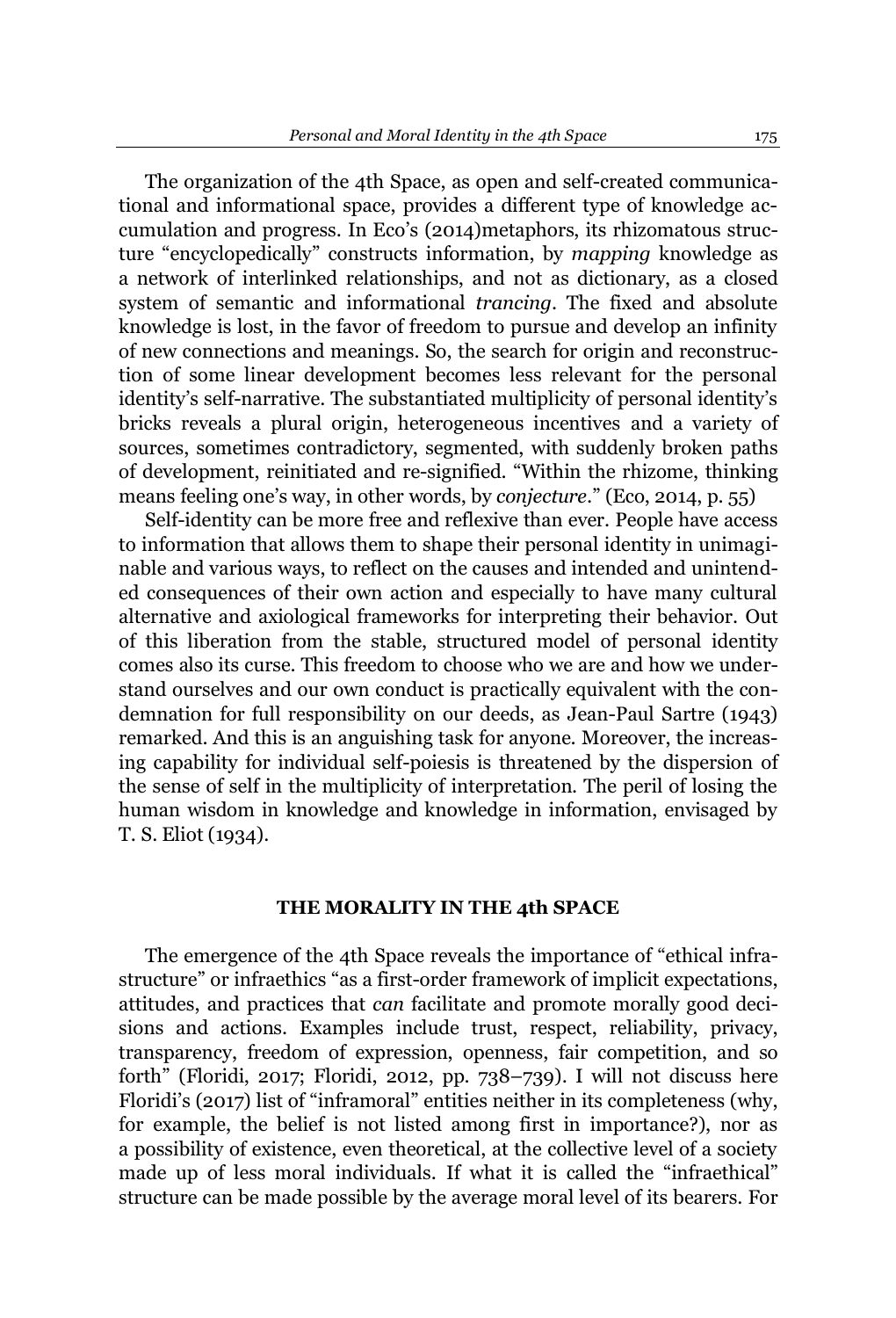me, at least some elements are, in fact, parts of an "ultraethics" of that society, i.e. the networking ethical aggregate of myriads of micro-moral relations. For our subject it is significant how the ICT designed society affects, what Floridi call the "infraethics" of a given society.

In the 4th Space world, trust, reliability, transparency etc. become distributed between multi-agent systems (Wooldridge, 2009). People must put their trust not only on other people, but also on artificial systems, software, programs, and multiagent (human and artificial altogether) systems. Because the later are more predictable, do not have agency, occult interests or being considered objective experts, they become to be considered, sometimes, more reliable than living fellows. As long as the people's actions, existence, decision-making are increasingly intertwined in long chains of dependence on ITC infrastructure and program designs, networks of coworkers, multi-agent systems and intelligent systems expertise the moral agency diffuses in a *distributed morality* (Floridi, 2012). Ethical agencyassigning, accounting and assuming ethical responsibility for agentsbecomes abstruse in the process of melting frames of physical, artificial, legal, psychological, public and private spatial borders within the 4th Space.

At the same time, the dispersion of responsibility (similar with the wellknown phenomenon of diffusion of responsibility (APA, n.d.) is very likely to become more common and prevailing within the 4th Space. Here, all aspects endorsing the diffusion of responsibility are amplified. *Anonymity* is more prevalent in the 4th Space, even only under its subjective, if not objective, sense of it (Postmes, Spears, Sakhel, de Groot, 2001). People are in a paradoxical state within the 4th Space. They are simultaneously interconnected with many others more than ever, but they are also atomized because of the computer mediated relations with the others. Such situation increases additionally the diffusion of responsibility brought by the *division of labor*. Being more individualized as ever in working on their tasks, people can lose the general sight of organizations as a whole, that they are part of a general syncretic-synchronic system, and limit themselves to narrow tasks assigned for them (Baumeister, 2015). The differing and conflicting types of *expertise*, human versus artificial systems, and the failure to capture important information diminish the level of responsibility and accountability for personal deeds and contributions felt by individuals (Wegner, 1986). Not to mention the *group si*ze, indefinitely in the 4th Space settings, that is indicated as one of the key factors for decreasing the sense of individual responsibility (Latané, Nida, 1981; Rowan, Kan, Frick, Cauffman, 2021).

The pervasive infrastructure of AI system supporting the 4th Space contributes to this phenomenon of distributed morality that is the "macroscopic and growing phenomenon of global moral actions and non-individual responsibilities, resulting from the 'invisible hand' of systemic interactions among multiagent systems (comprising several agents, not all necessarily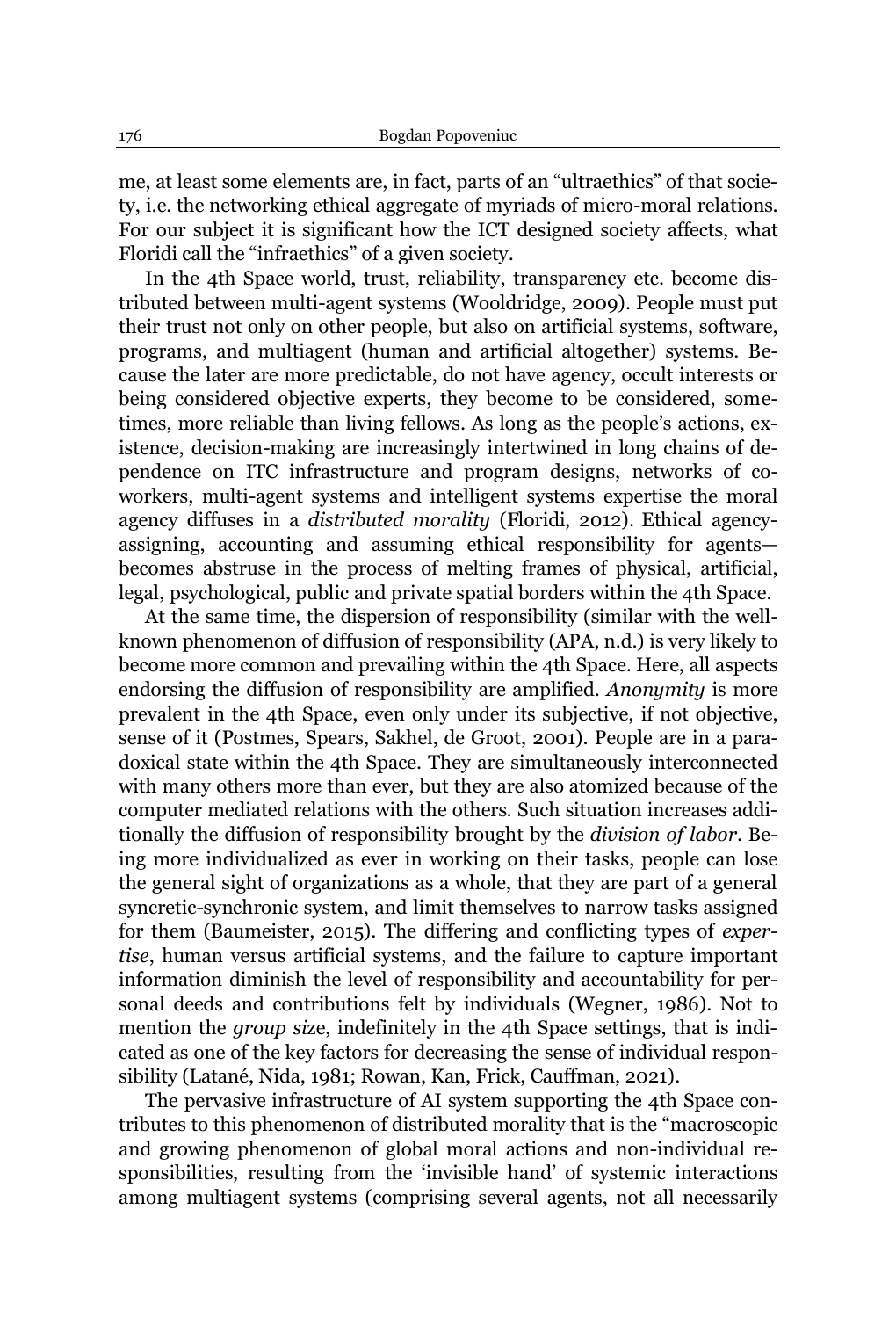human) at a local level" (Floridi, Sanders, 2004). The sense of responsibility is easily weakened in such "moral crumple zone" (Elish, 2019), where the consequences of the actions of a human actor depends on the behavior of an automated or autonomous system on which he/she has a limited control.

The hybrid onlife living can also have very perverse affects due to the impossibility of mind and body to differentiate virtual experiences from real ones. A person can live as a virtual avatar through fulfilling his/her unsatisfied needs, expressing his/her darkest desires and thus liberating himself/herself from its frustrations. At same time, it can do this dissociated from the responsibility of his/her own deeds, because can create the world's rules and norms. "Rather than simply being influenced by technological features, users have intentional and purposeful control over VR stories" (Shin, 2018). The 4th Space may be the ultimate games of reality where people can do what they want with less or without the fear of consequences. It is hard to believe that moral mechanisms, fostered in thousands of hundreds of years of evolution, can act efficiently as a control mechanism, as long as their basic affective triggers are worn and diminished by the lack of physical interactions.

From here the need for large scale, innovative and open-minded prospective psychology researches. The time variable and real "virtuality" (sic!) is essential for understanding the effects of living in virtual reality. Evidence from short-term and particular aspects in laboratory settings seems to entail a more optimistic perspective on application of VR as ultimately "emphatic machine". In my view, the results are more "wishful conclusions" on the potential and local effects of therapeutically interventions using VR, while the many ethical concerns regarding its legitimacy are overwhelming (Rueda, Lara, 2020). The ecological validity of this knowledge on VR in general and effects of the prolonged and substantial life in virtual reality is very questionable (Ventura, Badenes-Ribera, Herrero, Cebolla, Galiana, Baños, 2020). On the contrary, the moral mechanisms of the human psychology have limited power even in the physical and face-to-face relations. So it is dubitable that their functioning in cyber reality will be efficient. The 4th Space relationship can have both a detrimental effect on empathy, one of the key component of moral psychology, and augmenting one or many of the dark personality traits (Kircaburun, Griffiths, 2018). The lack of physical interactions diminishes the triggers of prosocial affective mechanisms, as affective and compassionate empathy. The hybrid physical-virtual reality of the 4th Space and augmented reality settings disturb the natural mechanism of accountability and agency. "In the physical embodied world, we have no choice but to assume responsibility for our body actions. [...] The possibilities inherent in virtuality, on the other hand, may provide some people with the excuse for irresponsibility" (Turkle, 2011, p. 254). The shocking sexual assault and verbal harassment experience of the psychotherapist who con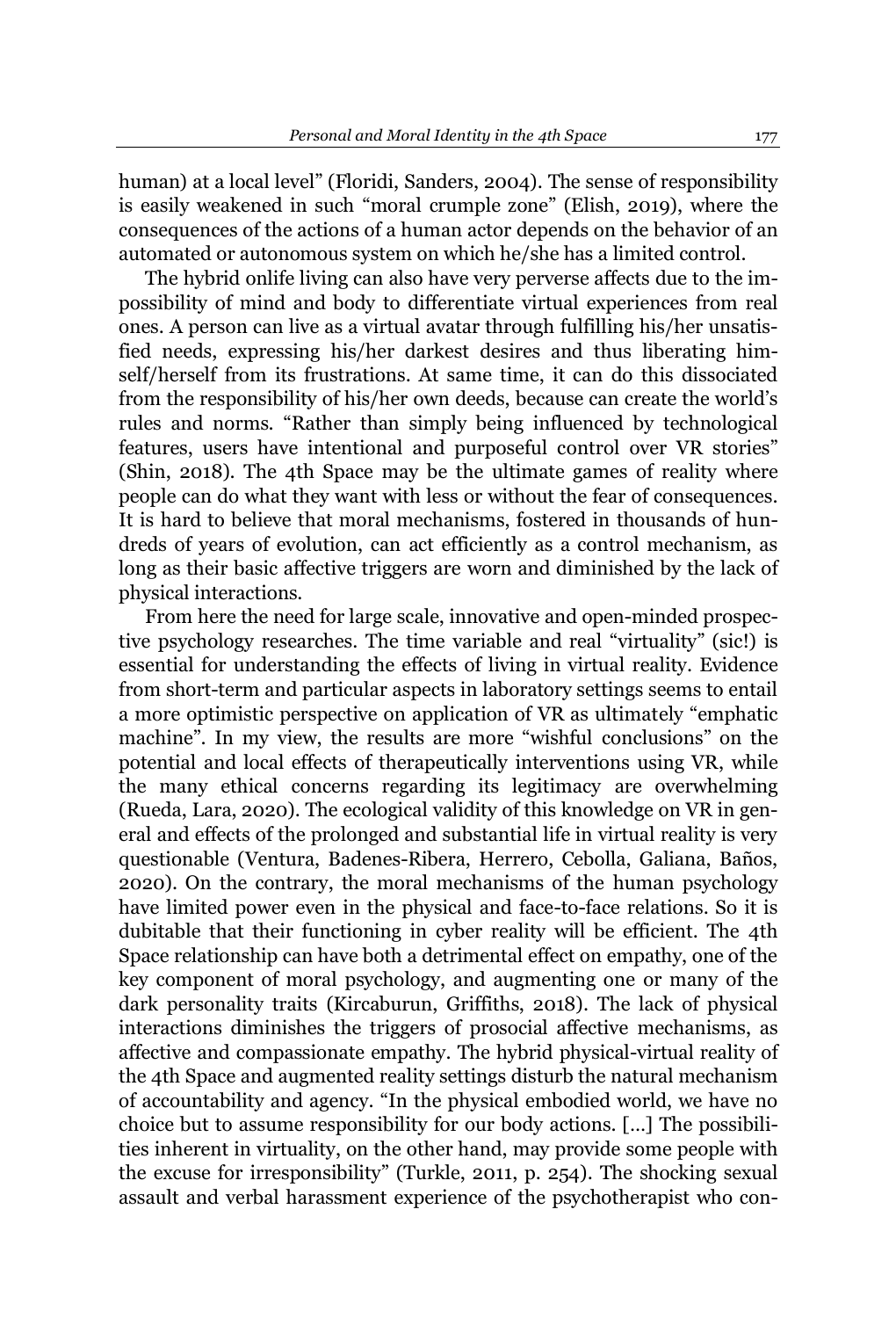ducts a research on the Metaverse (Patel, 2021) is a very worrying warning about the inadequacy of moral psychology mechanisms for the life in a 4th Space reality and the perils of how dystopic virtual reality can be.

The enmeshing of what is artifactual and of what is natural, of what is psychological and virtual, blurs the distinction between reality and virtuality, between human, machine and nature. Yet, the borders of reality itself, conceptualization, normativity, identity, and relationships fade and change (with the increasing of the virtual resources in relation to the material resources). Consequently, people are challenged to manage multiple identities, including the moral ones. In a substantially digitalized society, there is place for playing, even simultaneously, several different social roles, which implies diverse sets of interchanging different moral identities. This is why the modern endeavors to decode the moral mechanisms and moral identity within the mainstream of the cognitive psychology are miss oriented.

As I have showed, the changes detected in the formation of personal identity and behavior, resulting from our moral identity/identities are facilitated both by our own rhizomatous Self and by the "rhizomality" of the contemporary (digital) social space where the virtual environment is contributing to and influencing our identity/identities and consequently our moral identity/identities. The "rhizomality" can rapidly lead to transgression, as the virtual reality is a rhizomatous space providing a possibility of multidimensional, multileveled and multipolar transgression of moral norms for any individual immersed. Why is transgression made more likely?

The rhizomatous formation of the self has freedom of plasticity and can be changed and transformed in continuous experience of the real which also is dual-sided: real and virtual. The identity became map-like, rather than trace-like.

"What distinguishes the map from the tracing is that it is entirely oriented toward an experimentation in contact with the real. The map does not reproduce an unconscious closed in upon itself; it constructs the unconscious. [...] The map is open and connectable in all of its dimensions; it is detachable, reversible, susceptible to constant modification. It can be torn, reversed, adapted to any kind of mounting, reworked by an individual, group, or social formation.´(Deleuze, Guattari, 2005, p. 12)

Being map-like the ISelf identity is more like a continuous performance rather than a more stable structure of "competence". For moral Self perspective, this implies a diminished power down to disappearance of fixed and stable deontological principles of conduct. Similarly, the utilitarian rules of decision making are too complex to be constantly followed in daily interactions. The only viable base for moral behavior remains the virtue ethics. But the virtues are attributes of character based on constant performance. It requires a very elevated and comprehensive framework for incessant ac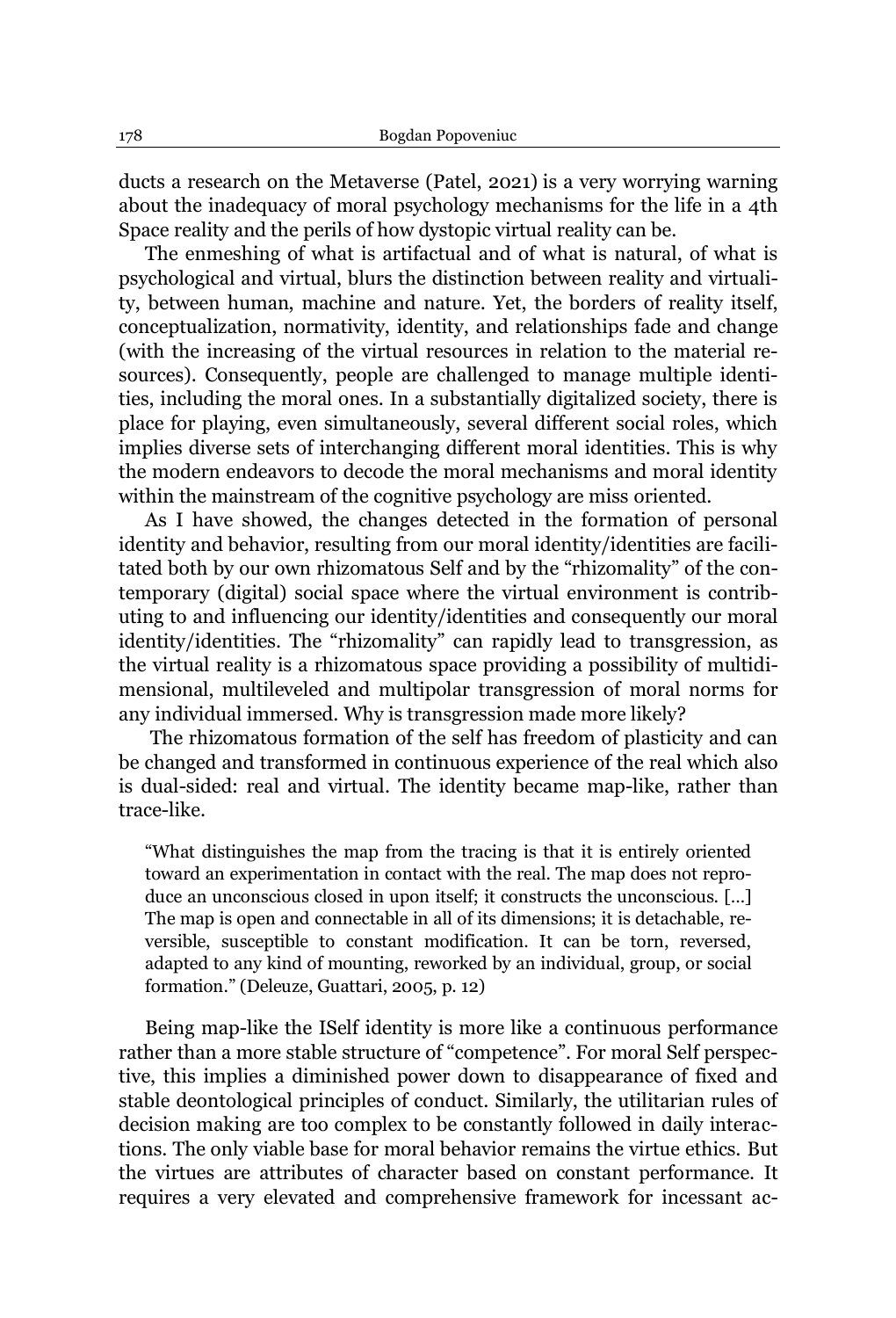commodation the personal experience in the flexible moral matrix without corrupting it. Such framework should be also collective widespread and this can be made only by a valid and trustful social institution as Science, in particular, Psychology. But the required characterological research and education implies psychodynamics, self-reflexivity and humanistic perspective. It is unfitted for stark quantitative description and, therefore, is marginalized from current mainstream psychology. This is a significant argument for a "real" revolutionary change in its paradigm (O'Donohue, Ferguson, Naugle, 2003).

However, the happy and optimistic 4th Space communality can have even a darker evolutionary path. The particular characteristics of overcrowding, abuse of virtual interactions, lack of privacy of the cyberspace environment are similar to those found at the basis of "behavioral sink" that can lead to the development of a pathological aggregation or a pathological togetherness of the inhabitants (Calhoun, 1962, p. 295). More than that $-$ as Edmund Ramsden explains, referring to sociologist Louis Wirth-incessant aggression, frustration, interference and conflict that finally lead to "depleted social relations, personal grief and personality disorders" are consequences of an overload of social interaction. Moral decay results "not from density, but from excessive social interaction" (cf. Garnett, 2008). The 4th cyberspace co-living, with erased borders between public and private, between shared and intimacy is prone to augment sorts of similar situation.

Not to mention that I did not take into account the systemic detrimental effects resulting from economic interest and political manipulation that erode the moral stability of any given society. On the contrary, the effects of economic stark interests with its associate mentality, affecting the cohesion of society and mechanisms of power are expected to be greater within the 4th cyberspace than in the physical face-to-face society where the evolutionary acquired affective mechanism regulating moral behavior is still powerful.

It is known the increasing shift in importance from the power as physical force and material possession to power as knowledge and valid information. And that is especially important for understanding the "genealogy" of moral identity and morals. The essential nature of interconnectedness which characterizes the 4th Space makes the relational nature of power more salient and makes possible its ubiquitous presence in social networks in the highest degree. People do not poses rather that they are fostered by this power networks, which emerge from the milliard of interactions between people and people and technology (Foucault, 2006).

## **Education for living in the 4th Space**

Education for new (prospective) onlife ethics becomes first priority for the stability and sustainability of future society. The non-formal or formal education for science, moral-democratic competence (Lind, 2019), critical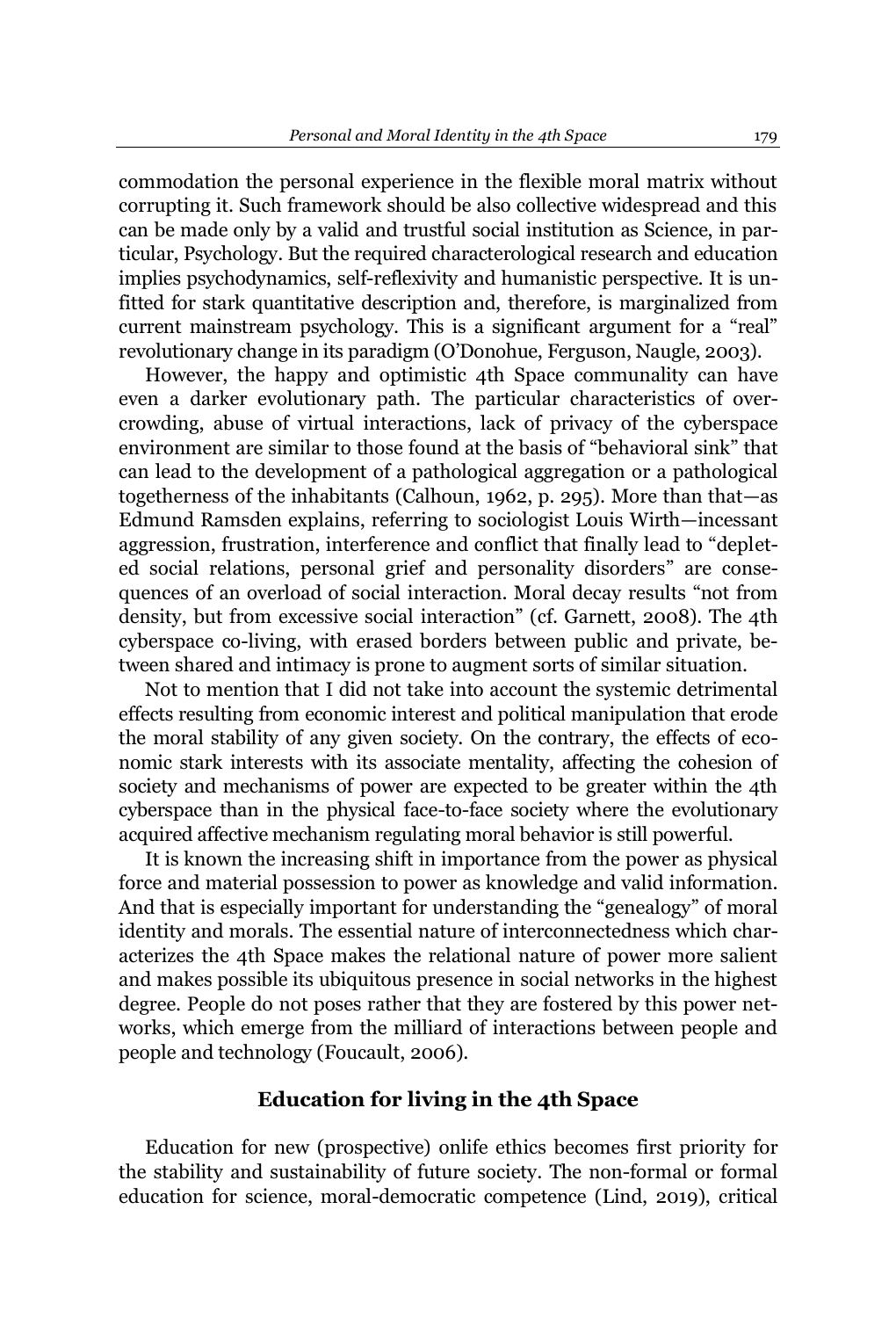thinking (Fasko, 1994) and for creativity and innovation support and multiply the perspectives on what is or is not a good, right, moral, enhancing our moral identity. These are the privileged cultural spaces where the desirable changes in the moral identity can take place. They stand as flexible reasonable milestones for the inevitable multiplying transgressive acts of the refusal to obey any given conditions, since the very existence of the boundary/boundaries of what is moral presupposes their violation and since reality itself became more a possibility than an actuality. A better understanding of these processes will allow universities, schools, and educational policies makers to adapt their curricula and practices, in order to fit the challenges of the digital age. "ICTs have made possible unprecedented phenomena in the construction of the self. Self-poiesis today means tinkering with the self, with still unknown and largely unassessed risks and rewards" (Floridi, 2011, p. 565). And, taking into account the rapid pace and extended technological progress, this is only the beginning. "Unfortunately, as if this were not already a gigantic task, it needs to be paralleled by the development of an equally robust ethics of self-poiesis, a new ecology of the self fully adequate to meet the demands of a healthy life spent in the infosphere" (ibidem). In the beast case, the educational polices are focusing now on the methods and forms of how to deliver the knowledge to digital natives, when the chief question is "what kind of knowledge will be required and expected when living onlife" (Floridi, 2015, p. 22).

In order to foresee and provide the suitable education, firstly the cultural base for understanding this brave new technological world must be enhanced. Science itself must be transformed from the handmaiden of technological progress into an enlightened system of understanding. The foolishly hiding behind the principle of objective knowledge doesn't work in this domain of technological progress where science makes reality, not discovers it.

#### **³FUTUROLOGICAL´RESEARCH DIRECTIONS**

Being a social and informational autopoietic system, the 4th Space is also a meta-communicational system that can communicate about its own communications and to choose its new communications. As Geyer (2001) observed, the autopoiesis way of action has major consequences on the epistemology of these social, communicational or informational systems. While the autopoiesis and observation are distinct, the observing systems, epistemological framework for study, is also autopoietic, and thus subject to the same condition. They are reconstruct and self-modifies in the very act of observing the autopoietic system. This is an impossible conundrum for the classical logic of current epistemology, which cannot consistently accommo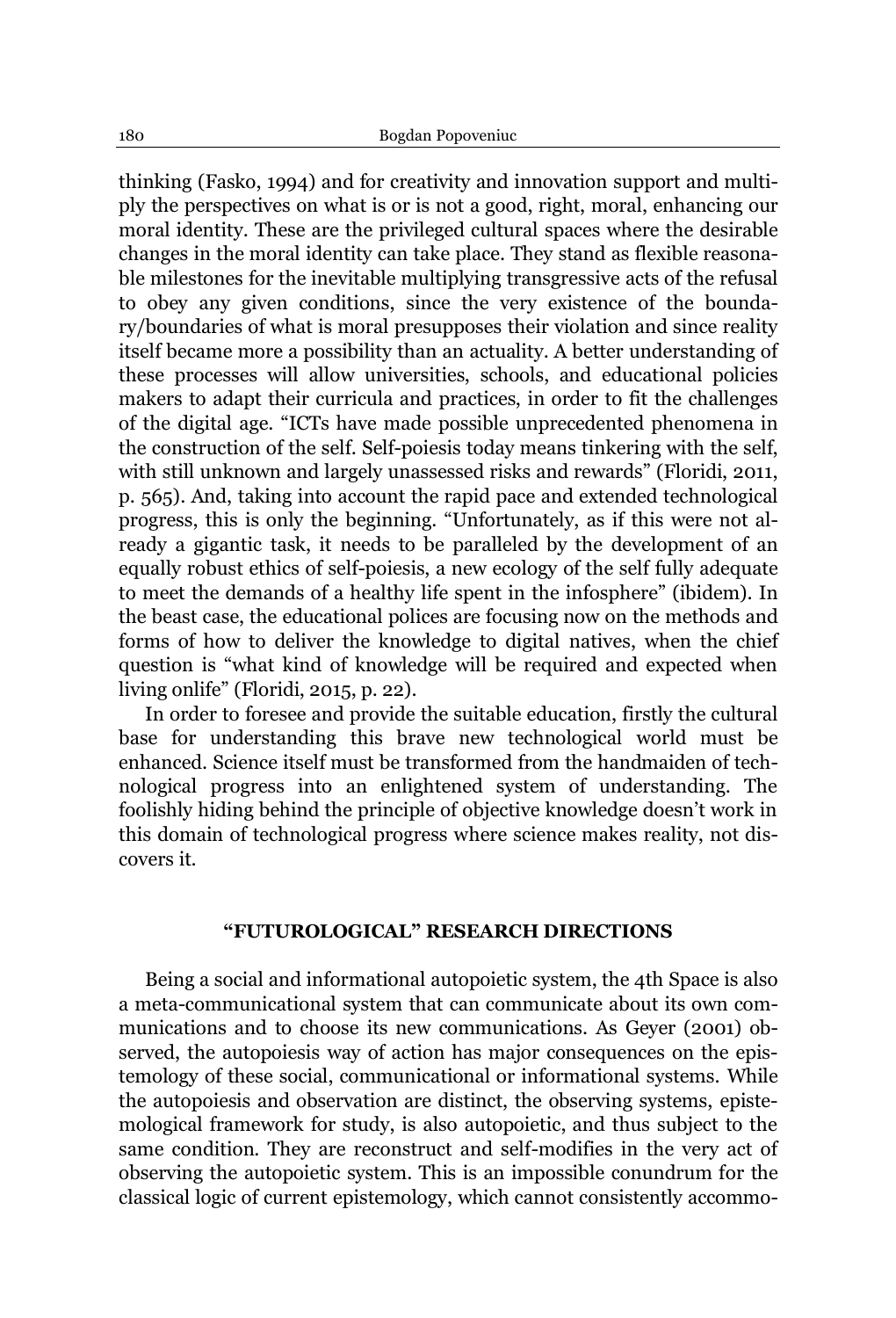date both fundamental distinctions between autopoiesis and observation, and between external and internal (self-)observation. In any autopoietic system (social, communicational, informational) "all observations are by definition self-observations" (Geyer, 2001).

The current mainstream of scientific and philosophical enquiry on reality, i.e. cognitive sciences and analytic philosophy, is of little use, also because it misses the phenomenological aspect of the identity formation that is based on the dialectics between reality and actuality. The epistemological and academic success of these approaches is deceptive as long as they are tailored on and by the structure of cyber-reality: technological advancement, computer science, and neurophysiology. The current mainstream of psychology (cognitivism) and philosophy (analytical philosophy) are mostly tools for developing more ameliorated cyberspace for onlife living and to pave the way for a general rational (and algorithmic) cyborg intelligence. Without a humanistic perspective, psychology and philosophy become the *ancilla* of AI. Their answers and perspectives are limited to and molded after the technological and AI Weltanschauung. The human phenomenology and conscious experience are beyond their reach, together with deeper questions left unanswered by them, simply because these are beyond their legitimate horizon of interrogation. Human consciousness is a self-regulated, autopoietic informational system with characteristic semantics and states irreducible to physical substratum. The techno-naturalization of contemporary scientific paradigm can miss the essence of humanness. But this is still a small peril. The big peril is that, as the main paradigm for understanding the human being, they can have detrimental effect on its humanity. Humans can cease to see themselves "humanly" and to conceive themselves as "human" anymore. The use of cerebral implants has big chances to lead to erasing any border between what is human and what is artificial (Fukuyama, 2003). At this point the debate about naturalistic fallacy and fallacy of naturalistic fallacy become extremely relevant.

It is important to include in the mainstream psychological paradigm new methods and new theoretical models able to incorporate rhizome-like structure of the personal identity. It is a difficult task as a long as the modern cognitive science is relaying and feels relaxed on the linear algorithmic and statistical procedures. But the "rhizomality" and transgression must be incorporated in the theoretical model not as statistical noise, but as systemic factors contributing to the transformation of moral identity/moral identities of nowadays person(s) in increasingly digitized contemporary societies. It also aims to find and promote the best ways and tools for design and control those moral identities using educational strategies and tools.

In addition, the humanistic education among the scientists and engineers of the 4th Space is desperately required. The common core and ultimate outcome of the humanities are intrinsically the advancement and deepening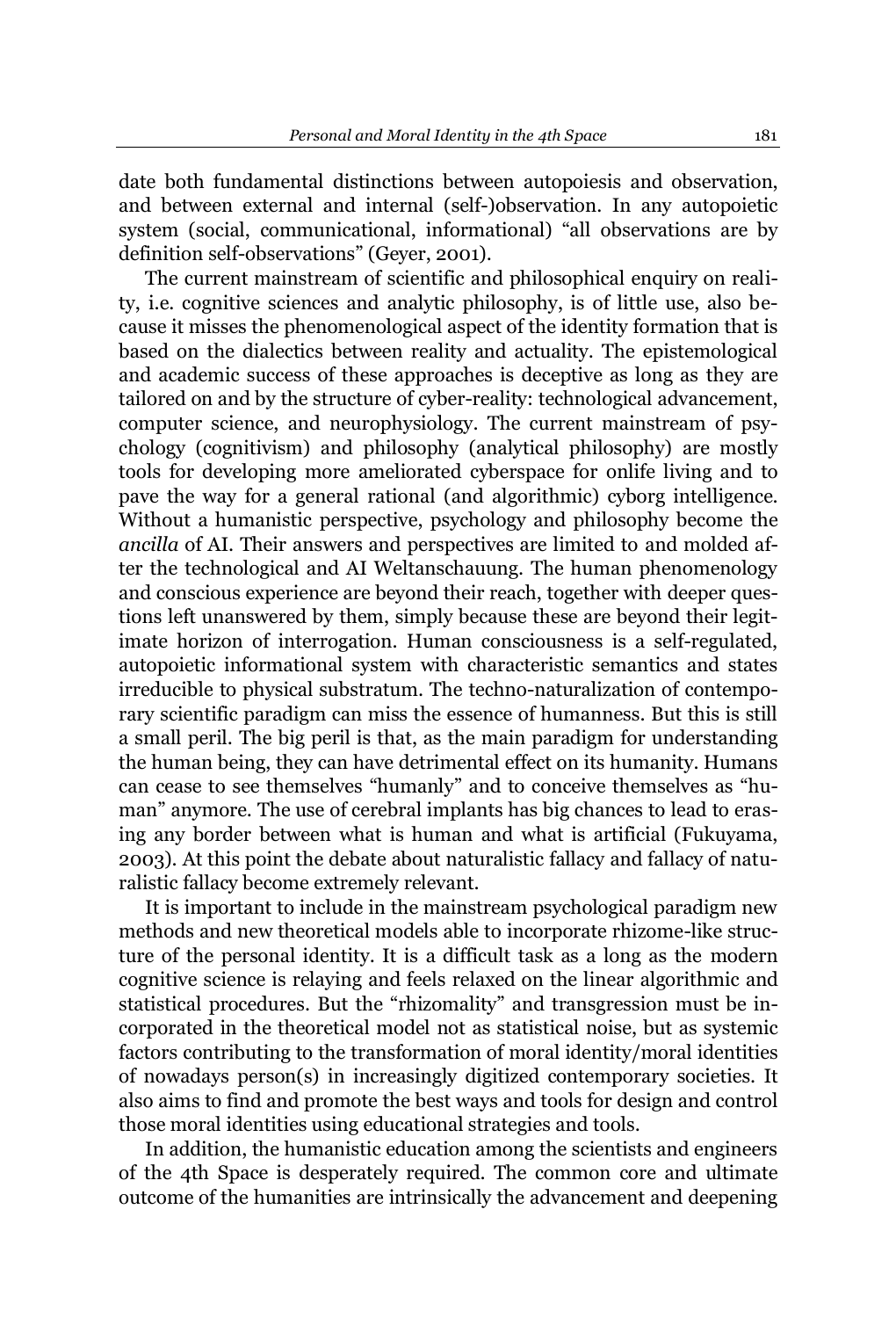the self-knowledge of the felt experience of the world. Scientific and technological endeavors are positivistic in their nature and construct an alien, detached, and impersonal world. A humanistic thread is essential to entrench the technical and scientific edifice for the making the 4th Space psychologically inhabitable. The ultimate value of the humanities is the promotion of in-depth and multidimensional self-knowledge. While, as Socrates said, an unexamined life is not worth living, it is also important *how* it is examined. The scientific paradigm is unable to provide this, as long as it excludes the phenomenological approach, humanistic perspective and rhizomatous concept. There are some paths for prospective studies required for circumscribing the complex subject of moral identity development in the 4th Space and for adapting the current epistemology to this peculiar topic:

 $-$  study of rhizomality and transgressiveness of the moral identity/identities in our increasingly artifactualized/digitalised societies and their impact on the resilience and transformations of our worldviews and (moral) values: responsibility, trust, transparency, freedom, creativity;

 $-$  analysis of the possibility (opportunities and limitations) to create and secure spaces for free, critical, lucid and creative thoughts in (over)digitized societies;

 $-$  evaluation and assessment of breakthrough and major (digital) technologies and their (global and/or existential) risks in the core of societies and individual lives as risks for the future(s);

 $-$  critique of the researches, tendencies and approaches diminishing the necessity, importance and role of the humanities aggregate as well as intelligent education in critically reflecting on and actively participating in collaborative—networks and communities building;

- study of how digitalization is altering both (moral) identity and social life through the rhizomality and transgressiveness of social relations/ networks in the virtual societies;

- analysis of the effects the digitalization on the very understanding of time and space/place, as affecting our moral identity/identities;

 $-$  evaluation/assessing of digitalization affecting not just the production of data, but also its accessibility and use: the very nature of the production of knowledge and its use and sharing;

 $-$  critique of the unreflective and abusive use of AI and data mining and their effects both in research and in the education for science, moraldemocratic competence, critical thinking and for creativity and innovation.

# **OPEN CONCLUSIONS**

The conception of this very article illustrates the pervasiveness, subtlety and utility of rhizomality as an epistemological concept for understanding the nature of the 4th Space and its semantical structure.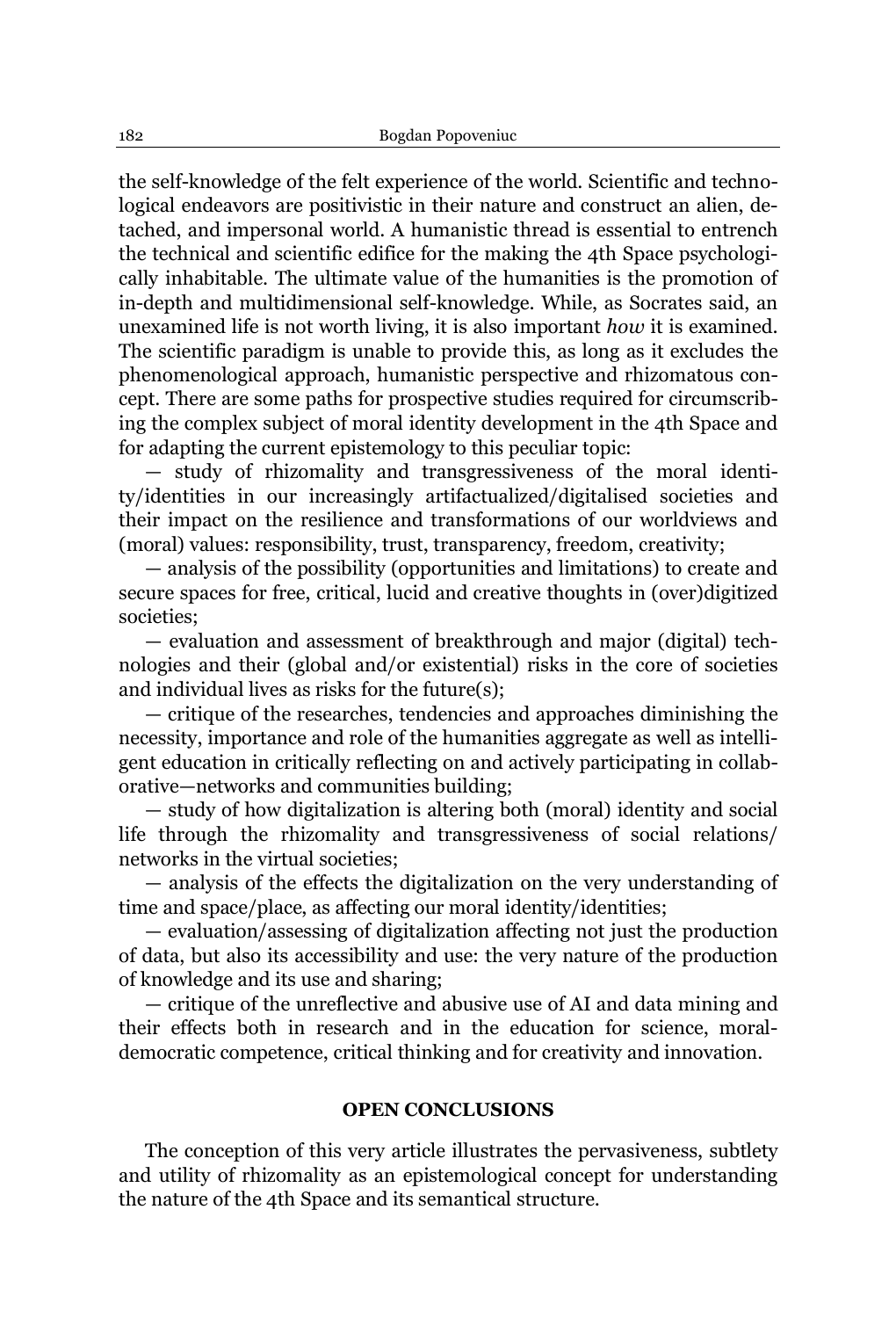The moral and ethical challenges raised by technological development and the 4th Space onlife living are bigger and more complex than ever. Moral identity and morality are artifacts, products, results of our activity and cannot be anymore considered simply natural and unchangeable field(s). Such a perspective bolds asymptotically the responsibility of every human being and every society when accepting, using and promoting some of the technological changes and challenges specific for a digitized society. It also urges for the search and implementation of the best ways and methods for increasing the quality of non-formal and formal education for science, moral-democratic competence, critical thinking and for creativity at all the ages of an individual's life.

The awareness of the development of information technologies and understanding the impact they have on society will lead to a change in the concepts of the world and life in communities. Younger generations need tools for training for a constantly changing the world, with leaps in various spheres of life (economics, health, political management, education) and to train correct information skills on news in the fields of science, in order to find ways to implement them in community life. As the 4th Space and future society is continuously on the making and the human powers to foster its destiny and living environment are tremendous the risks are as high as the advantages, and will depend solely on us if we have a utopic or dystopic 4th Space for our place in the world.

#### **REFERENCES**

- American Psychological Association (n.d.), *Diffusion of Responsibility*, APA Dictionary of Psychology; https://dictionary.apa.org/diffusion-of-responsibility, accessed on February 02, 2022.
- C. Baldwin, M. Greason, Caroline Hill, *Exploring the Rhizomal Self*, Narrative Works, 8 (1–2), 2018[; https://doi.org/10.7202/1059846ar;](https://doi.org/10.7202/1059846ar) accessed on 10 February 2022.
- Roy F. Baumeister, *Evil: Inside Human Violence and Cruelty*, Henry Holt and Company, 2015.
- M. Benedikt, *Cyberspace: Some Proposals*, in: Cyberspace: First Steps, M. Benedikt (ed.), MIT Press, Cambridge 1991, pp.  $119-224$ .
- H. Cadenas & M. Arnold-Cathalifaud, *The Autopoiesis of Social Systems and Its Criticisms*, Constructivist Foundations, 10, 2015, pp. 169-176.
- J. B. Calhoun, *A "Behavioral Sink*," in: Roots of Behavior, E. L. Bliss (ed.), Harper & Brothers, New York 1962, pp. 295-315.
- E. Camina & F. Güell, *The Neuroanatomical, Neurophysiological and Psychological Basis of Memory: Current Models and Their Origins*, Frontiers in Pharmacology, 8, 2017. [https://doi.org/10.3389/fphar.2017.00438;](https://doi.org/10.3389/fphar.2017.00438) accessed on 11 February 2022.
- L. Cochran, *Position and the Nature of Personhood. An Approach to the Understanding of*  Persons, Greenwood Press, Westport-London 1985.
- G. Deleuze, F. Guattari, *A Thousand Plateaus. Capitalism and Schizophrenia,* Brian Massumi *(trans.), University of Minnesota Press, Minneapolis-London 2005.*
- U. Eco, *From the Tree to the Labyrinth: Historical Studies on the Sign and Interpretation*, Anthony Oldcorn (trans.), Harvard University Press, 2014.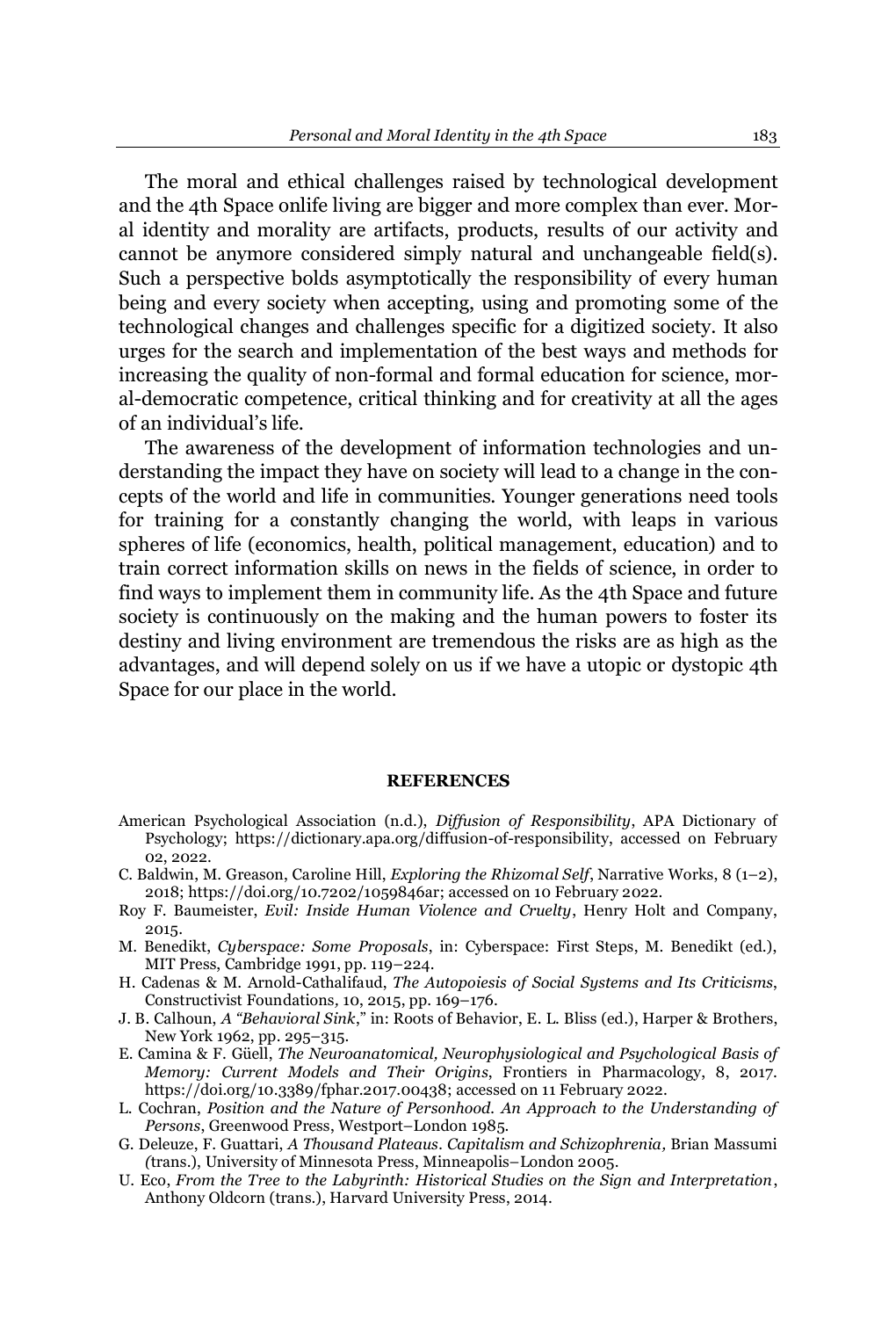- J. Eliot, *Models of Psychological Space. Psychometric, Developmental, and Experimental Approaches*, Springer-Verlag, 1987.
- T. S. Eliot, *The Rock*, Faber & Faber, 1934.
- M. Elish, *Clare Moral Crumple Zones: Cautionary Tales in Human-Robot Interaction*, Engaging Science, Technology, and Society, 5, (2019, pp. 40-60.
- D. Fasko, Jr., *Questioning and Thinking*, Inquiry: Critical *Thinking across Disciplines*, 14, 1994, pp. 43-47.
- L. Floridi, J. W. Sanders, *On the Morality of Artificial Agents*, Minds and Machines*,* 14 (3), 2004, pp. 349±379.
- L. Floridi, *A Look into the Future Impact of ICT on Our Lives*, The Information Society, 23 (1), 2007, pp. 59-64.
	- \_\_\_ , *Infraethics±on the Conditions of Possibility of Morality*, Philosophy & Technology 30, 2017, pp. 391±394; https://doi.org/10.1007/s13347-017-0291-1; accessed on 11 February 2022.
	- \_\_\_ , *The Informational Nature of Personal Identity*, Minds and Machines, 21(4), 2011, pp. 549±566.
	- \_\_\_ , *Distributed Morality in an Information Society*, Science and Engineering Ethics, 19, 2012, pp. 727±743; doi: 10.1007/s11948-012-9413-4; accessed on 11 February 2022.
	- \_\_\_ , *Commentary on the Onlife Manifesto*, in: The Onlife Manifesto: Being Human in a Hyperconnected Era, L. Floridi (ed.), Springer, 2015, pp. 21-24; https://doi.org/10. 1007/978-3-319-04093-6; accessed on 11 February 2022.
- M. Foucault, *The Will to Knowledge*, Penguin Books, 2006.
- F. Fukuyama, *Our Posthuman Future: Consequences of the Biotechnology Revolution*, Picador, New York 2003.
- S. Gálik, Sabína Gáliková Tolnaiová, Cyberspace as a New Existential Dimension of Man, in: Cyberspace. IntechOpen, E. Abu-Taieh, A. E. Mouatasim & I. H. Al (eds.), 2019; [https://doi.org/10.5772/intechopen.88156;](https://doi.org/10.5772/intechopen.88156) accessed on 11 February 2022.
- C. Garnett, *Plumbing the "Behavioral Sink," Medical Historian Examines NIMH Experiments in Crowding*, Nih record, 60 (15), 2008; https://nihrecord.nih.gov/sites/recordNIH/ files/pdf/ 2008/NIH-Record-2008-07-25.pdf; accessed on 11 February 2022.
- F. Geyer, *Sociocybernetics*, in: International Encyclopedia of the Social & Behavioral Sciences, N. J. Smelser, P. B. Baltes (eds.), Pergamon, Oxford 2001, pp. 14549-14554. W. Gibson, *Neuromancer*, Ace Science Fiction Special, New York 1984.
- A. Giddens, *Modernity and Self-identity: Self and Society in the Late Modern Age,* Stanford University Press, Stanford 1991.
- M. Grene, *Approaches to a Philosophical Biology*, Basic Books, New York 1968.
- E. T. Hall, *The Hidden Dimension,* Doubleday, New York 1966.
- D. Hardegger, *Towards a Merging of Spaces: A 'Holistic Concept' for the Emerging "4th 6SDFH´*, communication at IS4SI 2021. Philosophy and Computing APC; *in press* in MDPI Proceedings, 2021.
- S. Harrison, P. Dourish, *Re-place-ing Space: the Roles of Place and Space in Collaborative Systems, CSCW* '96: Proceedings of the 1996 ACM conference on Computer supported cooperative work, November, 1996, pp. 67±76; [https://doi.org/10.1145/240080.240193;](https://doi.org/10.1145/240080.240193) accessed on 22 February 2022.
- M. Henry, *The Essence of Manifestation*, Girard Etzkorn (trans.), Matinus Nijhoff, The Hague 1973.
- D. Holmes (ed.), *Cyberspace in Glossary*, in: Virtual Politics: Identity and Community in Cyberspace, Sage, London 1997.
- A. Joja, *Studii de logică* [Studies on Logic], vol. III, Editura Academiei R. S. R., Bucharest 1971.
- P. Kalantzis-Cope, K. Gherab-Martín, *Emerging Digital Spaces in Contemporary Society*. *Properties of Technology*, Palgrave Macmillan, 2010.
- I. Kant, *Critique of Pure Reason*, Paul Guyer & Allen (trans.), W. Wood Cambridge University Press, 1998.
- H. Kawamoto, *L'autopoïèse et l'« individu » en train de se faire*, Revue philosophique de la France et de l'étranger, 136, 2011; pp. 347-363; [https://doi.org/10.3917/rphi.113.0347;](https://doi.org/10.3917/rphi.113.0347) accessed on 22 February 2022.
- B. Kimura, *Zur Phänomenologie der Depersonalisation*, Nervenarzt, 34 (9), 1963.
	- \_\_\_ , */¶HQWUH XQH DSSURFKH SKpQRPpQRORJLTXH GH OD VFKL]RSKUpQLH*, C. Vincent (trans.), Editions Jérôme Millon, 2000.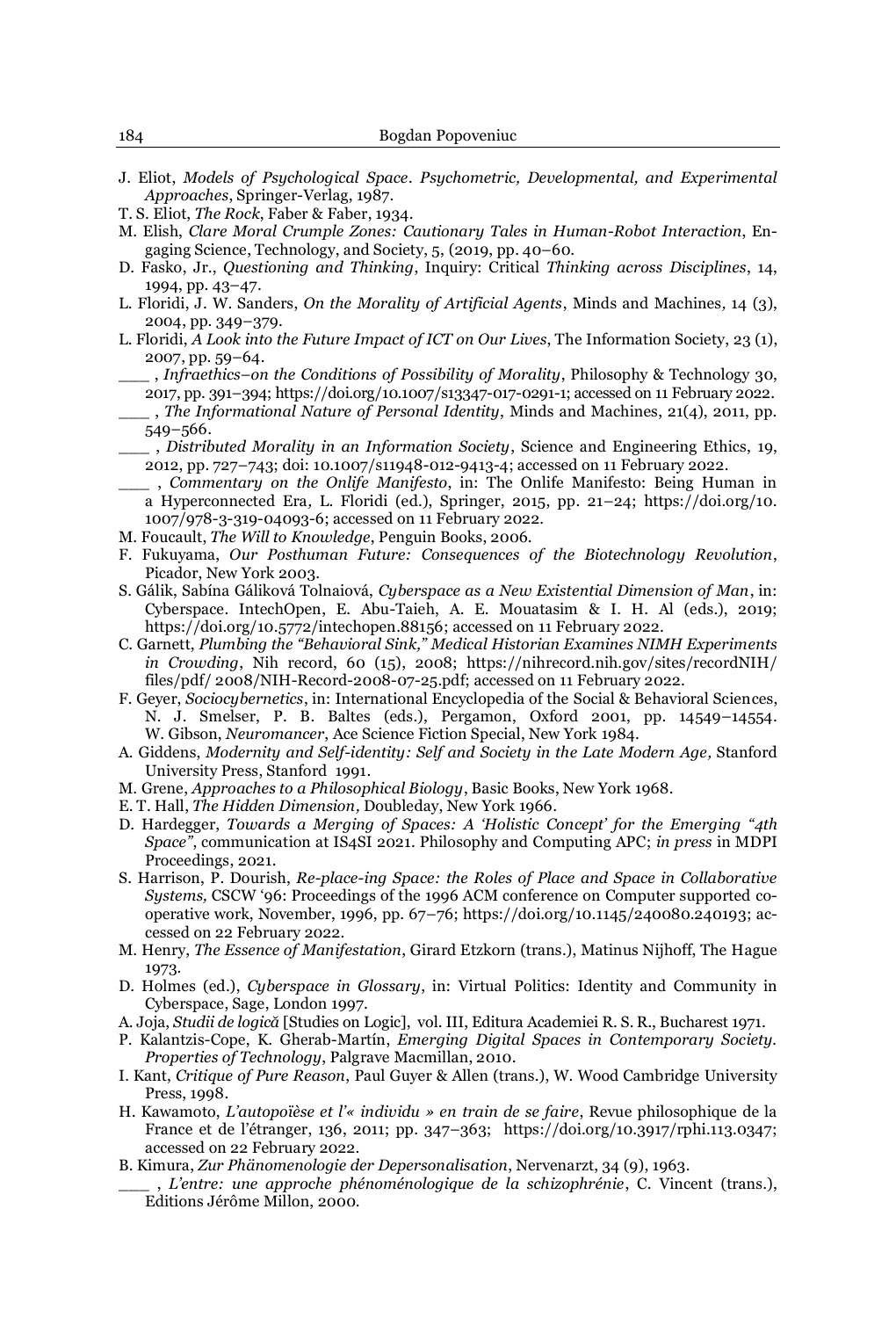- , Vers une psychopathologie en première personne, Laval théologique et philosophique, 64(2), 2008, pp. 377±385; [https://doi.org/10.7202/019505ar;](https://doi.org/10.7202/019505ar) accessed on 22 February 2022.
- \_\_\_ , *Cogito and I: A Bio-logical Approach,* Philosophy, Psychiatry & Psychology, 8 (4), 2001, pp. 331±336.
- K. Kircaburun, Mark D. Griffiths, *The Dark Side of Internet: Preliminary Evidence for the Associations of Dark Personality Traits with Specific Online Activities and Problematic Internet Use*, Journal of Behavioral Addictions, *7* (4), 2018, pp. 993-1003; https:// doi.org/10.1556/2006.7.2018.109; accessed on 23 February 2022.
- B. Latané, Steve Nida, Ten Years of Research on Group Size and Helping, Psychological Bulletin*,* 89 (2), 1981, pp. 308324; [https://doi.org/10.1037/0033-2909.89.2.308;](https://psycnet.apa.org/doi/10.1037/0033-2909.89.2.308) accessed on 22 February 2022.
- G. Lind, *How to Teach Moral Competence*, Logos Verlag, Berlin 2019.
- N. Luhmann, *The Autopoiesis of Social Systems*, in: Sociocybernetic Paradoxes-Observation, Control and Evolution of Self-steering System*s*, F. Geyer, J. van der Zouwen (eds.), Sage, London 1988, pp. 172-192.
- M. Madary, Thomas K. Metzinger, *Real Virtuality: A Code of Ethical Conduct. Recommendations for Good Scientific Practice and the Consumers of VR-Technology*, Frontiers in Robotics and AI 3, 2016; https://doi.org/10.3389/frobt.2016.00003; accessed on 20 February 2022.
- H. R. Maturana, Francisco J. Varela, *Autopoiesis and Cognition: The Realization of the Living*, D. Reidel Publishing Company, Dordrecht 1980.
- D. P. McAdams, *Personality, Modernity, and the Storied Self: A Contemporary Framework for Studying Persons*, Psychological Inquiry,  $7(4)$ , 1996, pp. 295–321; [https://doi.org/](https://psycnet.apa.org/doi/10.1207/s15327965pli0704_1) [10.1207/s15327965pli0704\\_1;](https://psycnet.apa.org/doi/10.1207/s15327965pli0704_1) accessed on 22 February 2022.
- A. Mihalache, *The Cyber Space-Time Continuum: Meaning and Metaphor*, The Information Society, 18, 4 (2002), 293-301, DOI: [10.1080/01972240290075138;](https://doi.org/10.1080/01972240290075138) accessed on 22 February 2022.
- C. Montemayor & H. H. Haladjian, *Perception and Cognition Are Largely Independent, but Still Affect Each Other in Systematic Ways: Arguments from Evolution and the Consciousness-Attention Dissociation*, Frontiers in psychology, 8, 40 (2017). [https://doi.org/10.3389/fpsyg.2017.00040;](https://doi.org/10.3389/fpsyg.2017.00040) accessed on 22 February 2022.
- A. Morisson, *A Typology of Places in the Knowledge Economy: Towards the Fourth Place*, in: New Metropolitan Perspectives, F. Calabrò, L. Della Spina, C. Bevilacqua (eds), ISHT 2018, Smart Innovation, Systems and Technologies, vol. 100, Springer, Cham 2019, pp. 444-451; available at SSRN: <https://ssrn.com/abstract=3056754> or [http://dx.doi.org/](https://dx.doi.org/10.2139/ssrn.3056754) [10.2139/ssrn.3056754;](https://dx.doi.org/10.2139/ssrn.3056754) accessed on 22 February 2022.
- D. E. Nee, Marc G. Berman, K. S. Moore, J. Jonides, *Neuroscientific Evidence about the Distinction between Short- and Long-Term Memory,* Current Directions in Psychological Science, 17 (2), 2008, pp. 102-106; https://doi.org/10.1111/j.1467-8721.2008.00557.x. accessed on 11 February 2022.
- D. Norris, *Short-term Memory and Long-term Memory Are Still Different*, Psychological Bulletin,  $143$  (9),  $2017$ , pp. 992-1009; [https://doi.org/10.1037/bul0000108.](https://doi.org/10.1037/bul0000108) accessed on 22 February 2022.
- W. O'Donohue, K. E. Ferguson, A. E. Naugle, *The Structure of the Cognitive Revolution: An Examination from the Philosophy of Science*, The Behavior Analyst, 26, 2003, pp. 85-110; https://doi.org/10.1007/BF03392069; accessed on 22 February 2022.
- M. J. Ostwald, *Virtual Urban Futures*, in: Virtual Politics: Identity and Community in Cyberspace, D. Holmes (ed.), Sage, London 1997.
- N. J. Patel, *Reality or Fiction? Sexual Harassment in VR, The Proteus Effect and the Phenomenology of Darth Vader*—and Other Stories ..., Medium, Dec 21, 2021; [https://medium.com/kabuni/fiction-vs-non-fiction-98aa0098f3b0;](https://medium.com/kabuni/fiction-vs-non-fiction-98aa0098f3b0) accessed on 20 February 2022.
- J. Piaget, *The Origins of Intelligence in Children,* M. Cook (trans.), W W Norton & Co., 1952; [https://doi.org/10.1037/11494-000;](https://doi.org/10.1037/11494-000) accessed on 23 February 2022.
- B. Popoveniuc, *[The Psychology of the ISelf](file:///M:/EU/CV%20si%20Articole/Articole/108.%20The%20Psychology%20of%20the%20ISelf.pdf)*, in: Literature, Discourses and the Power of Multicultural Dialogue, The Alpha Institute for Multicultural Studies, Arhipelag XXI Press, Tîrgu Mureş, 5, 2017, pp. 93-102.